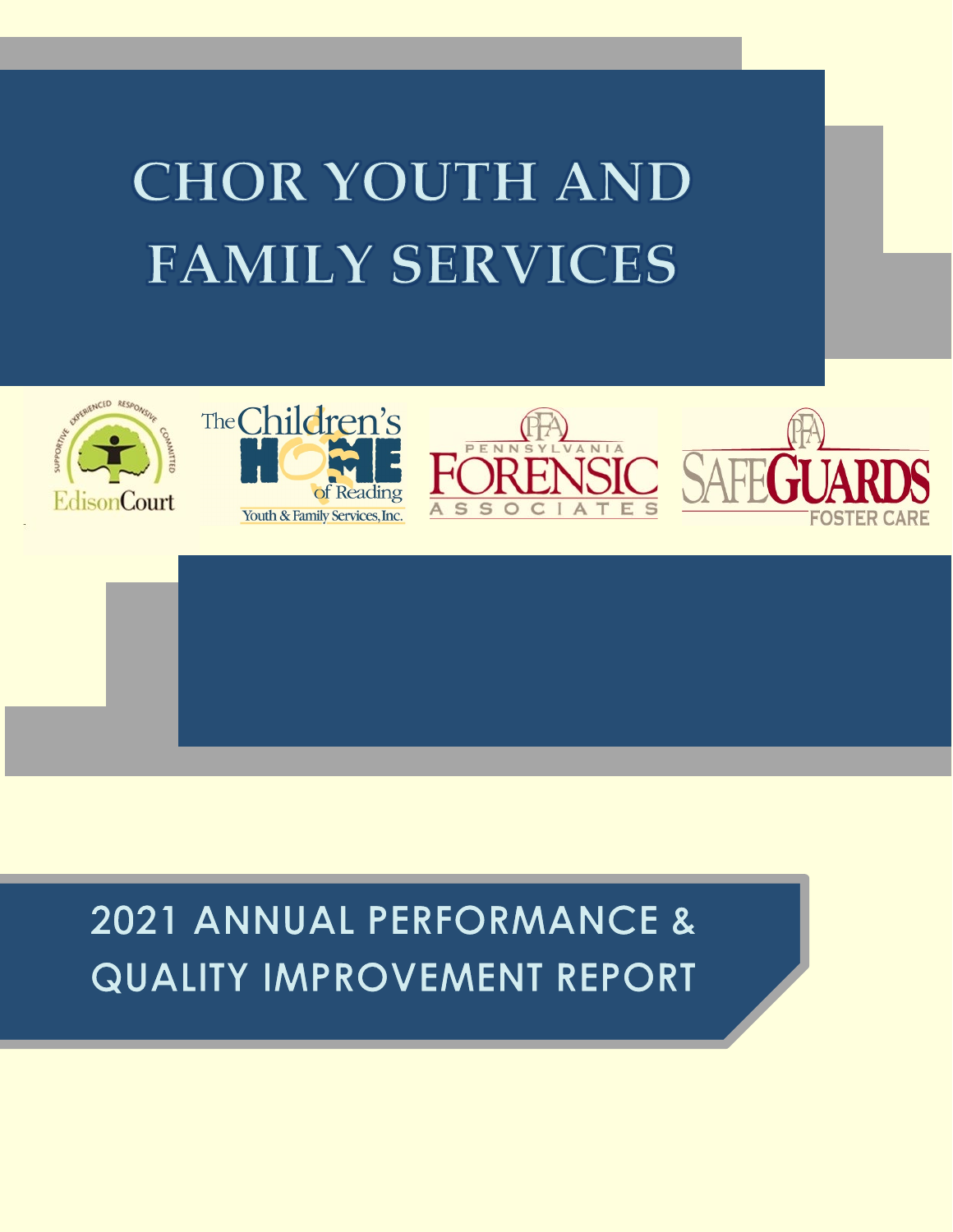## **TABLE OF CONTENTS**

|                                                                                  | 3                       |
|----------------------------------------------------------------------------------|-------------------------|
|                                                                                  | 3                       |
|                                                                                  | $\overline{\mathbf{A}}$ |
|                                                                                  | $\overline{\mathbf{A}}$ |
|                                                                                  | 6                       |
|                                                                                  |                         |
|                                                                                  | $\overline{7}$          |
|                                                                                  | $\overline{7}$          |
|                                                                                  |                         |
|                                                                                  |                         |
|                                                                                  | 8                       |
|                                                                                  |                         |
|                                                                                  |                         |
|                                                                                  |                         |
|                                                                                  |                         |
|                                                                                  |                         |
|                                                                                  | 19                      |
|                                                                                  |                         |
|                                                                                  |                         |
|                                                                                  |                         |
|                                                                                  | 20                      |
| SAFETY & SECURITY                                                                | 20                      |
| PRISON RAPE ELIMINATION ACT (PREA) STATISTICS __________________________________ | 24                      |
|                                                                                  |                         |
|                                                                                  | 26                      |
|                                                                                  | 27                      |
|                                                                                  |                         |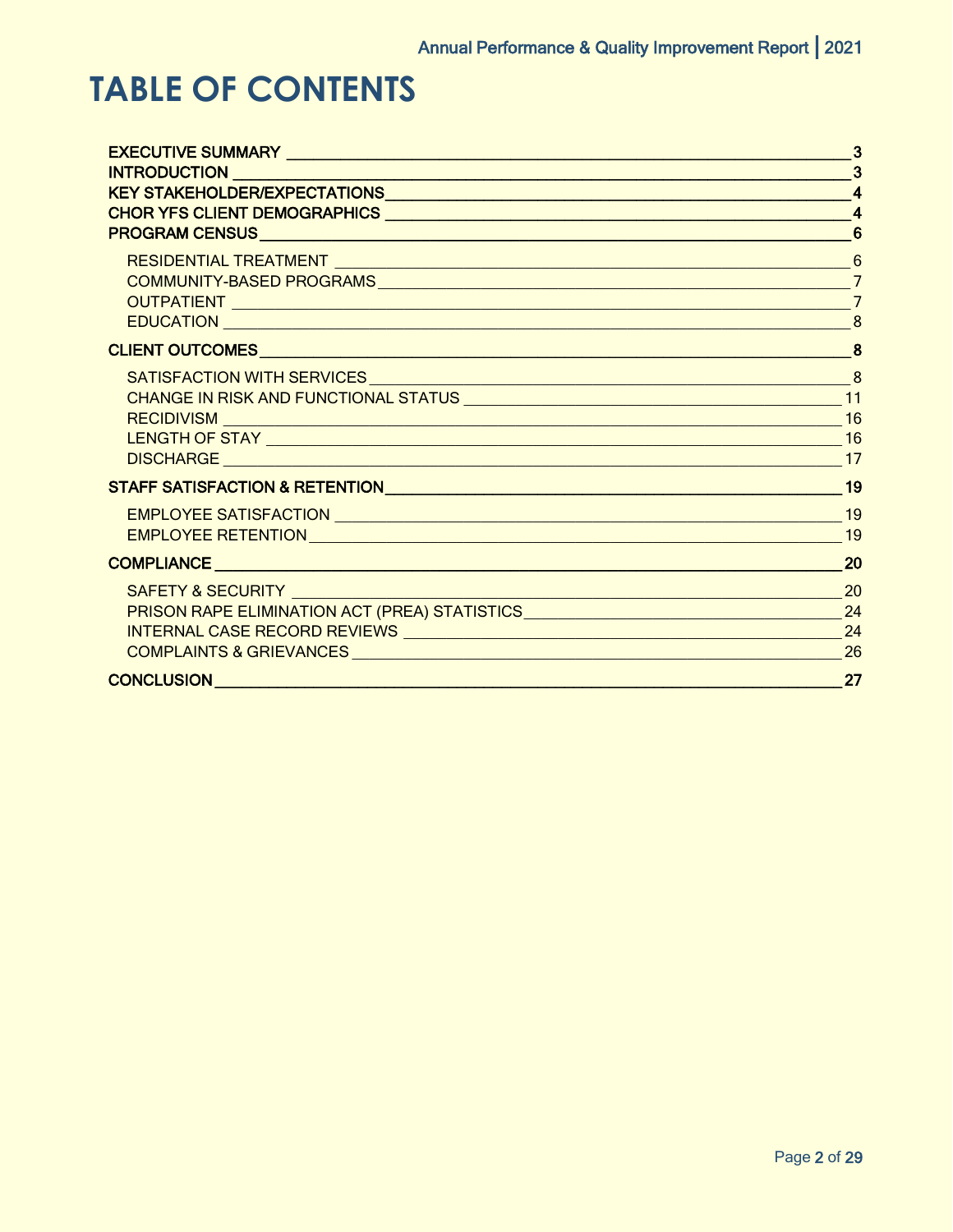## <span id="page-2-0"></span>**EXECUTIVE SUMMARY**

In October 2021, the Children's Home of Reading Youth and Family Services (CHOR YFS) merged with two other affiliates, Edison Court and Affinity Services (compromised of Safeguards Foster Care and Pennsylvania Forensic Associates). The combined entity has programs and services in the areas of Residential, Community-Based, Education, and Outpatient Services. CHOR YFS is constantly focused on providing programs that meet the dynamic needs of our communities in a manner that meets or exceeds the needs and expectations of our key stakeholders.

Our goal is to deliver services to children, adults, and families in the most effective and efficient manner. This year, for its first accreditation under the Council on Accreditation (COA, CHOR achieved an expedited accreditation which means the organization achieved high marks and did not need any corrective actions. Edison Court also received an expedited re-accreditation. Safeguards will now fall under CHOR YFS for accreditation and Pennsylvania Forensic Associates will pursue accreditation at the next accreditation period. The Quality Department has worked at both Edison Court and CHOR to streamline reporting and improve outcomes. This report outlines the efforts made by the three organizations to improve the lives of our clients, maintain accountability, and improve in areas where needed. Founded on strong principles and consistent with the best practices outlined in the Council on Accreditation's standards, CHOR YFS presents our first annual Performance and Quality Improvement Report (2021).

## <span id="page-2-1"></span>**INTRODUCTION**

CHOR YFS is committed to the advancement of quality improvement principles designed to promote the delivery of efficient and effective services to our clients. We use an inclusive and transparent approach when establishing performance goals, benchmarks, and determining how to measure our work. CHOR YFS's Performance and Quality Improvement (PQI) Plan consists of a process of assessing performance, making plans to improve, and reassessing results with a focus on aiming to achieve the best possible outcomes.

Our overarching PQI Quality Council is comprised of a combination of management, support and direct care staff representing residential, community-based programming and outpatient. PQI Quality Council meets quarterly and is responsible for CHOR YFS's performance improvement activities. Programlevel subcommittees include staff from all departments who meet regularly to review service delivery and develop quality improvement plans. All findings and recommendations are shared with CHOR YFS personnel, the Board of Directors, as well as other key stakeholders.

CHOR YFS has selected a variety of performance areas to measure to ensure a broad-based organization-wide process. These areas include:

- ❖ Management & Operations
- ❖ Service Quality & Delivery
- **❖** Client & Program Outcomes
- Client & Staff Satisfaction
- **❖** Risk Prevention Effectiveness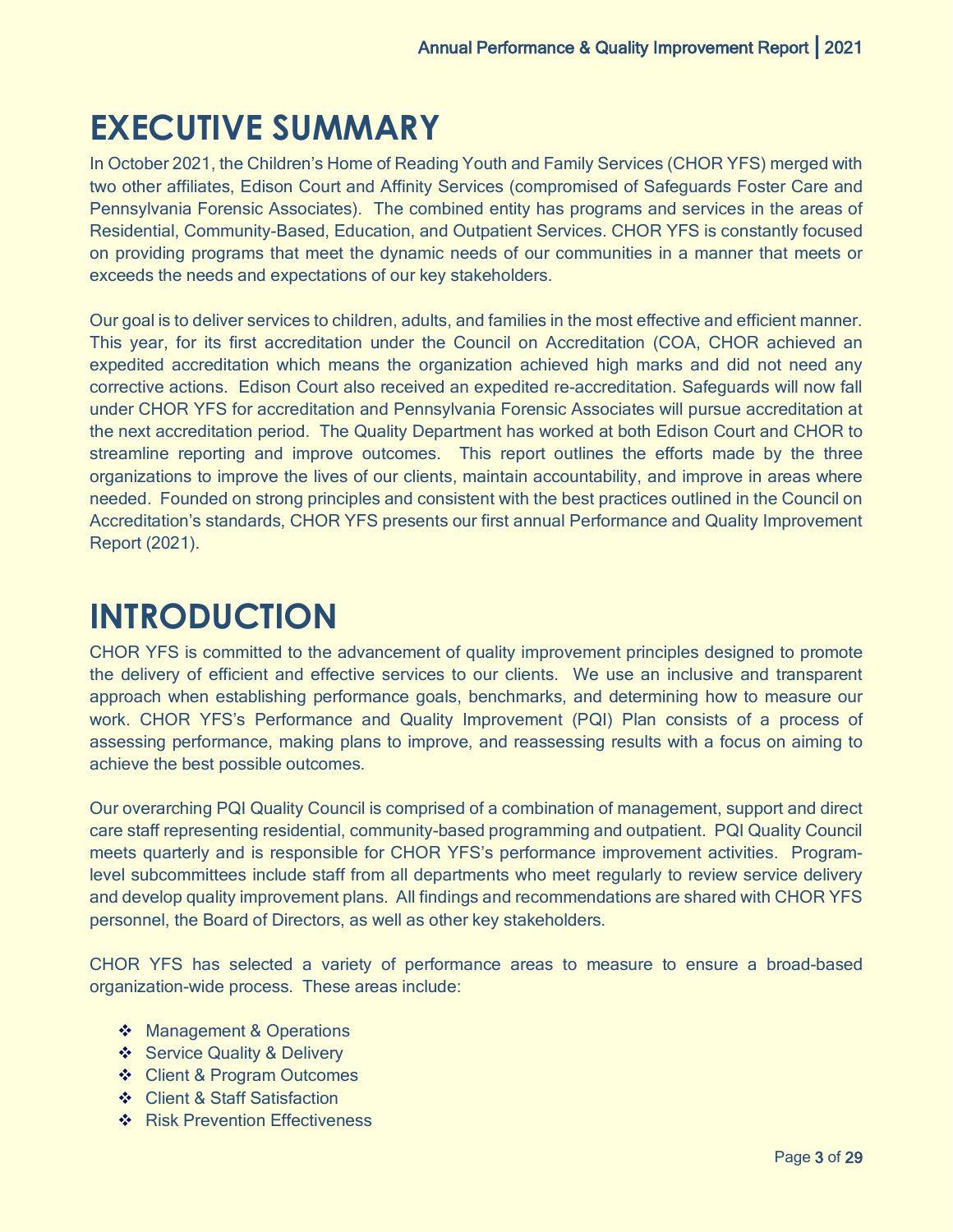The following PQI Annual Report provides significant positive developments, challenges, and/or obstacles faced by CHOR YFS over the last year regarding our performance and quality improvement process.

## <span id="page-3-0"></span>**KEY STAKEHOLDER/EXPECTATIONS**

The following Key Stakeholders, and their expectations of CHOR YFS are:

- Clients, Families, Staff, Payors, Landlords, Foster Parents, Donors: Quality, ethical, competent care delivered in a safe, clean, and friendly environment.
- $\triangleq$  Neighbors: That the facility is clean, safe, and is a good neighbor.
- The Community-at-Large (to include the County and City): That CHOR YFS will be a prominent program provider, both by reputation and economics, and continue to be a beacon within the community and serving the community.
- Inperium, Inperium Affiliates, Board of Directors, and Governing Bodies: Safety, quality, and fiscal responsibility while providing a positive impact in the communities we serve.
- Foundations, United Way, School Districts, Referral Sources: Quality, compliance, and fiscal responsibility, while fulfilling needs.
- Vendors: Quality performance while sustaining fiscal responsibility.

### <span id="page-3-1"></span>**CHOR YFS CLIENT DEMOGRAPHICS**

In FY2021, CHOR YFS served children, adults, and families, primarily from Bucks, Berks, and Philadelphia counties and served clients from 32 other counties plus a couple clients from out of state. The largest age group was youth between 15 and 19 years of age. CHOR, ECI, and Safeguards served a total of 1,216 clients (Pennsylvania Forensic Associates (PFA) adds approximately 434 Adults and 30 juvenile clients for a total of 1,680 clients). CHOR YFS is working towards collecting demographic information for Pennsylvania Forensic Associates. The following client demographic information best describes the population served for the other programs.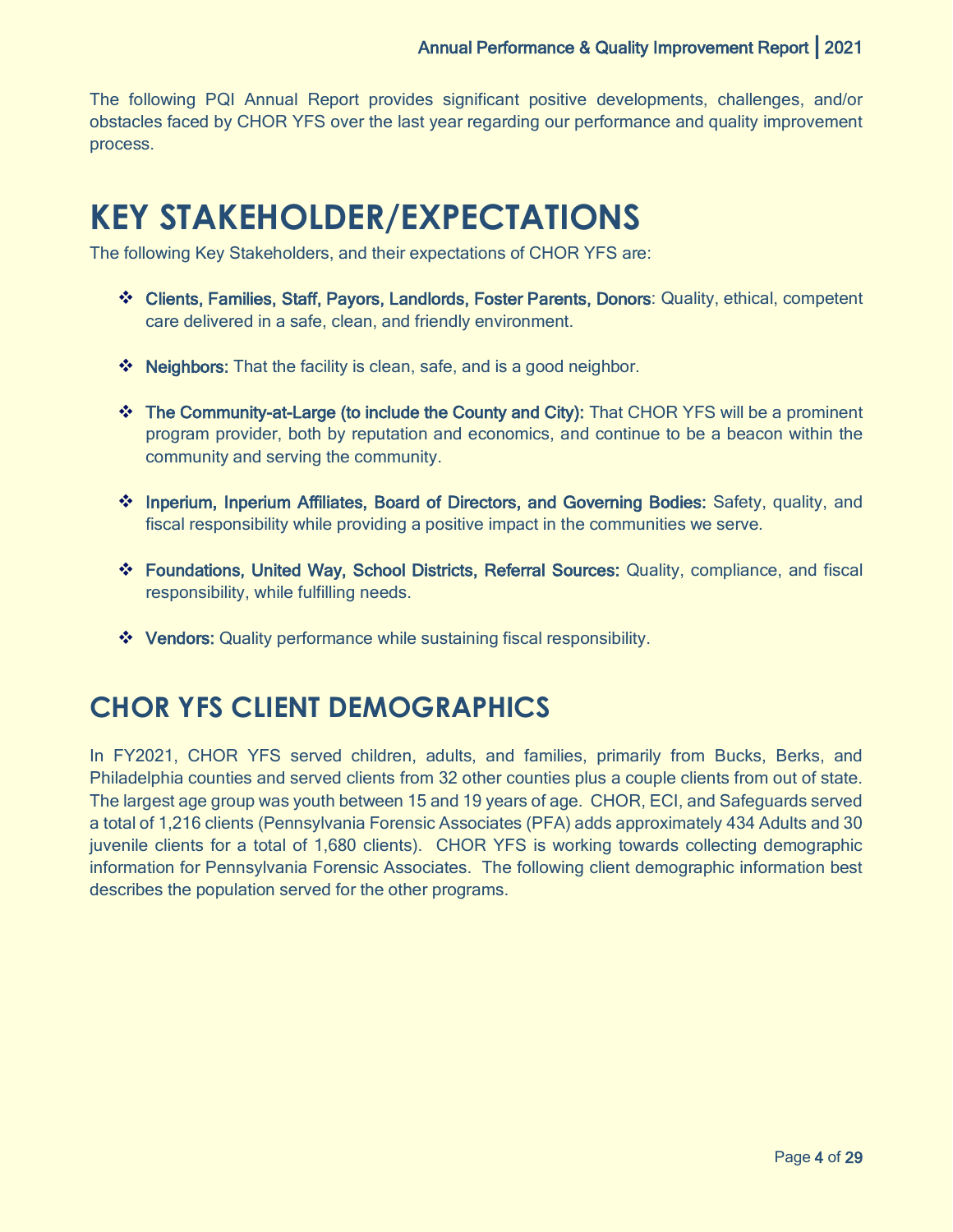**RH CHOR -**

| <b>Demographics</b> |  |
|---------------------|--|
| <b>FY2021</b>       |  |

| FY 2021                 |                                |                               |                          |                             | <b>ECI</b>               | <b>SFC</b>          |                                | <b>RH</b>      | <b>RH</b>                | <b>General</b>                  | <b>ECI-SG</b> |
|-------------------------|--------------------------------|-------------------------------|--------------------------|-----------------------------|--------------------------|---------------------|--------------------------------|----------------|--------------------------|---------------------------------|---------------|
|                         | <b>Adoption</b>                | <b>APHP</b>                   | <b>ERC</b>               | <b>LVIH</b>                 | <b>RTFs</b>              | $-SG$               | <b>PRTF</b>                    | <b>Adults</b>  | Juv.                     | <b>Services</b>                 | <b>TOTAL</b>  |
| <b>GENDER</b>           |                                |                               |                          |                             |                          |                     |                                |                |                          |                                 |               |
| Male                    | 47%                            | 47%                           | 100%                     | 66%                         | 100%                     | 80%                 | 74%                            | 93%            | 83%                      | 78%                             | 73%           |
| Female                  | 53%                            | 53%                           | ä,                       | 34%                         | ÷.                       | 20%                 | 26%                            | 7%             | 17%                      | 22%                             | 27%           |
| <b>RACE</b>             |                                |                               |                          |                             |                          |                     |                                |                |                          |                                 |               |
| Caucasian               | 30%                            | 48%                           | 45%                      | 67%                         | 73%                      | 61%                 | 74%                            | 47%            | 61%                      | 45%                             | 50%           |
| <b>African American</b> | 52%                            | 9%                            | 50%                      | 19%                         | 10%                      | 21%                 | 12%                            | 3%             | 19%                      | 8%                              | 20%           |
| Amer. Ind./ Alaska nat. | ÷,                             | 1%                            | ÷                        | ÷                           | ÷.                       | ÷                   | ÷                              | ÷,             |                          | ÷                               | 1%            |
| Two or more races       | $\blacksquare$                 | 11%                           | 5%                       | 5%                          | 3%                       | 4%                  | 5%                             | 2%             | 8%                       | ÷,                              | 2%            |
| Other/Unknown           | 18%                            | 31%                           | ÷.                       | 9%                          | 14%                      | 14%                 | 9%                             | 48%            | 12%                      | 47%                             | 27%           |
| <b>ETHNICITY</b>        |                                |                               |                          |                             |                          |                     |                                |                |                          |                                 |               |
| Hispanic                | 11%                            | 30%                           | 68%                      | 40%                         | 14%                      | 26%                 | 12%                            | 1%             | 10%                      | 2%                              | 14%           |
| Non-Hispanic            | 89%                            | 53%                           | 32%                      | 40%                         | 86%                      | 71%                 | 88%                            | 52%            | 88%                      | 53%                             | 67%           |
| Unknown                 |                                | 17%                           | ÷                        | 20%                         | ÷.                       | 3%                  | ÷                              | 47%            | 2%                       | 45%                             | 19%           |
| <b>AGE</b>              |                                |                               |                          |                             |                          |                     |                                |                |                          |                                 |               |
| <b>Under 5</b>          | 13%                            | ÷                             | ٠                        | ÷                           | ÷                        | 10%                 | ٠                              | ÷,             | ÷                        |                                 | 4%            |
| $5 - 9$                 | 22%                            | 12%                           | $\overline{\phantom{a}}$ | 10%                         | $\overline{\phantom{a}}$ | 12%                 | ÷                              | ÷              | ÷,                       |                                 | 7%            |
| $10 - 14$               | 15%                            | 59%                           | 18%                      | 43%                         | 12%                      | 20%                 | 34%                            | ÷.             | 8%                       | 21%                             | 20%           |
| $15 - 19$               | 23%                            | 29%                           | 82%                      | 41%                         | 62%                      | 57%                 | 66%                            | ÷,             | 79%                      | 66%                             | 42%           |
| $20 - 24$               | 2%                             | ÷                             | ×.                       | 6%                          | 26%                      | 1%                  | ÷                              | 5%             | 13%                      | 10%                             | 6%            |
| Over 25                 | 25%                            | $\overline{\phantom{a}}$      | ÷,                       | $\blacksquare$              | $\overline{\phantom{a}}$ | $\bar{\phantom{a}}$ | $\overline{\phantom{a}}$       | 95%            | $\overline{\phantom{a}}$ | 3%                              | 21%           |
| <b>COUNTY</b>           |                                |                               |                          |                             |                          |                     |                                |                |                          |                                 |               |
| <b>Adams</b>            |                                |                               |                          |                             |                          |                     |                                |                |                          |                                 |               |
| <b>Beaver</b>           | $1\%$<br>ä,                    | ÷,<br>u,                      | ÷<br>÷                   | ÷,<br>×.                    | $\overline{\phantom{a}}$ | 1%<br>÷.            | $\overline{\phantom{a}}$<br>1% | ÷<br>÷,        | ÷<br>÷                   | $\overline{\phantom{a}}$<br>÷,  | .5%<br>.1%    |
| <b>Berks</b>            |                                |                               |                          |                             | ÷<br>21%                 | 26%                 |                                |                |                          |                                 |               |
| <b>Bucks</b>            | 11%<br>L,                      | 80%                           | 100%                     | $\overline{\phantom{a}}$    | 17%                      | 1%                  | 12%                            | $\blacksquare$ | 6%                       | $\overline{\phantom{a}}$<br>99% | 16%<br>39%    |
| Cambria                 |                                | ÷.                            | L,                       | ÷.                          | 3%                       |                     | 5%                             | 93%            | 88%                      |                                 |               |
| Carbon                  |                                |                               |                          |                             |                          | 1%                  |                                | ÷,             |                          | ÷                               | .1%<br>.1%    |
| Centre                  | ÷                              | ÷                             |                          |                             |                          | 1%                  |                                | ÷              | ٠                        | ÷                               | .1%           |
| Chester                 | $\overline{\phantom{a}}$<br>1% | ÷                             | $\overline{\phantom{a}}$ | ÷<br>÷                      | $\blacksquare$<br>7%     | 3%                  | $\overline{\phantom{a}}$<br>8% | ÷,             | ÷                        | $\overline{\phantom{a}}$        | 1%            |
| Clinton                 | 1%                             | ٠<br>$\overline{\phantom{a}}$ | ٠                        | $\overline{\phantom{a}}$    | $\blacksquare$           | $\blacksquare$      |                                | ٠              | ٠                        | ٠                               | .5%           |
| Columbia                | ÷                              | 1%                            | ٠<br>٠                   |                             | ٠                        | 1%                  | $\overline{\phantom{a}}$<br>1% | ÷<br>٠         | ÷<br>÷                   | $\overline{\phantom{a}}$<br>÷   | .4%           |
| Cumberland              | 1%                             | ÷,                            | ÷,                       | ÷                           | $\overline{\phantom{a}}$ | 4%                  | ÷,                             | ÷,             | l,                       | $\blacksquare$                  | .5%           |
| Dauphin                 | 1%                             | 1%                            |                          |                             |                          | 4%                  | 7%                             |                |                          |                                 | .1%           |
| Delaware Co.            | 2%                             | ÷,                            | ÷,                       | $\blacksquare$              | 3%                       | 3%                  | 7%                             | ÷              | ÷                        | $\blacksquare$                  | 1%            |
| Elk                     | ÷.                             | ä,                            | ÷                        | ä,                          | ÷.                       | ÷.                  | 1%                             | ÷,             | ÷.                       | ÷.                              | .5%           |
| Fayette                 | ÷,                             | ÷,                            | ÷,                       | ÷,                          | $\overline{\phantom{a}}$ | $\blacksquare$      | 3%                             | $\blacksquare$ | ÷                        | $\blacksquare$                  | .1%           |
| Franklin                | ÷,                             | ٠                             | ٠                        | ä,                          | ÷                        | 1%                  |                                | ٠              | ÷                        | ٠                               | .1%           |
| Lackawanna              | $\overline{\phantom{a}}$       | ÷,                            | ÷                        | $\blacksquare$              | 1%                       | $\Box$              | 4%                             | ÷,             | $\blacksquare$           | $\blacksquare$                  | .4%           |
| Lancaster               | 4%                             |                               | ÷                        |                             | ä,                       | 9%                  | 12%                            | ÷              | ۰                        | ÷                               | 3%            |
| Lawrence                | $\blacksquare$                 | ÷,                            | ÷                        | $\blacksquare$              | $\overline{\phantom{a}}$ | ÷,                  | 1%                             | ÷,             | ÷                        | $\blacksquare$                  | .1%           |
| Lebanon                 | 1%                             |                               | ÷.                       | ÷.                          | ÷.                       | 6%                  | 5%                             | ÷.             | ÷,                       | $\sim$                          | 1%            |
| Lehigh                  | 4%                             |                               | $\blacksquare$           | 41%                         | 9%                       | 9%                  | 3%                             | $\blacksquare$ | 2%                       | 1%                              | $5%$          |
| Luzerne                 | ä,                             | ÷.                            | L,                       | ÷.                          | 1%                       | 2%                  | 5%                             | ÷,             | ÷                        | ÷.                              | .5%           |
| Lycoming                | ÷,                             | ÷,                            | ÷,                       | $\blacksquare$              | $\overline{\phantom{a}}$ | $\equiv$            | 1%                             | ÷,             | ÷                        | $\overline{\phantom{a}}$        | .1%           |
| Monroe                  | ÷.                             | ÷.                            | ÷.                       | u,                          | ÷                        | 3%                  | 3%                             | ÷.             | ÷.                       | ÷                               | .5%           |
| Montgomery              | 4%                             |                               | ÷,                       | $\blacksquare$              | 9%                       | 6%                  | $5%$                           | 6%             | 4%                       | $\blacksquare$                  | 4%            |
| Northampton             | 1%                             | ÷                             | ٠                        | 59%                         | 10%                      | 11%                 | 3%                             | ÷,             | ÷                        | ÷                               | $5%$          |
| Northumberland          | 1%                             |                               | ÷                        | ÷                           | $\overline{\phantom{a}}$ | ÷,                  | 3%                             | ÷              | ÷,                       | ÷,                              | .5%           |
| Philadelphia            | 65%                            | ÷.                            | ÷,                       | $\mathcal{L}_{\mathcal{A}}$ | ÷                        | 1%                  | ÷.                             | 1%             | ÷                        | $\blacksquare$                  | 14%           |
|                         |                                |                               |                          |                             |                          |                     |                                |                |                          |                                 |               |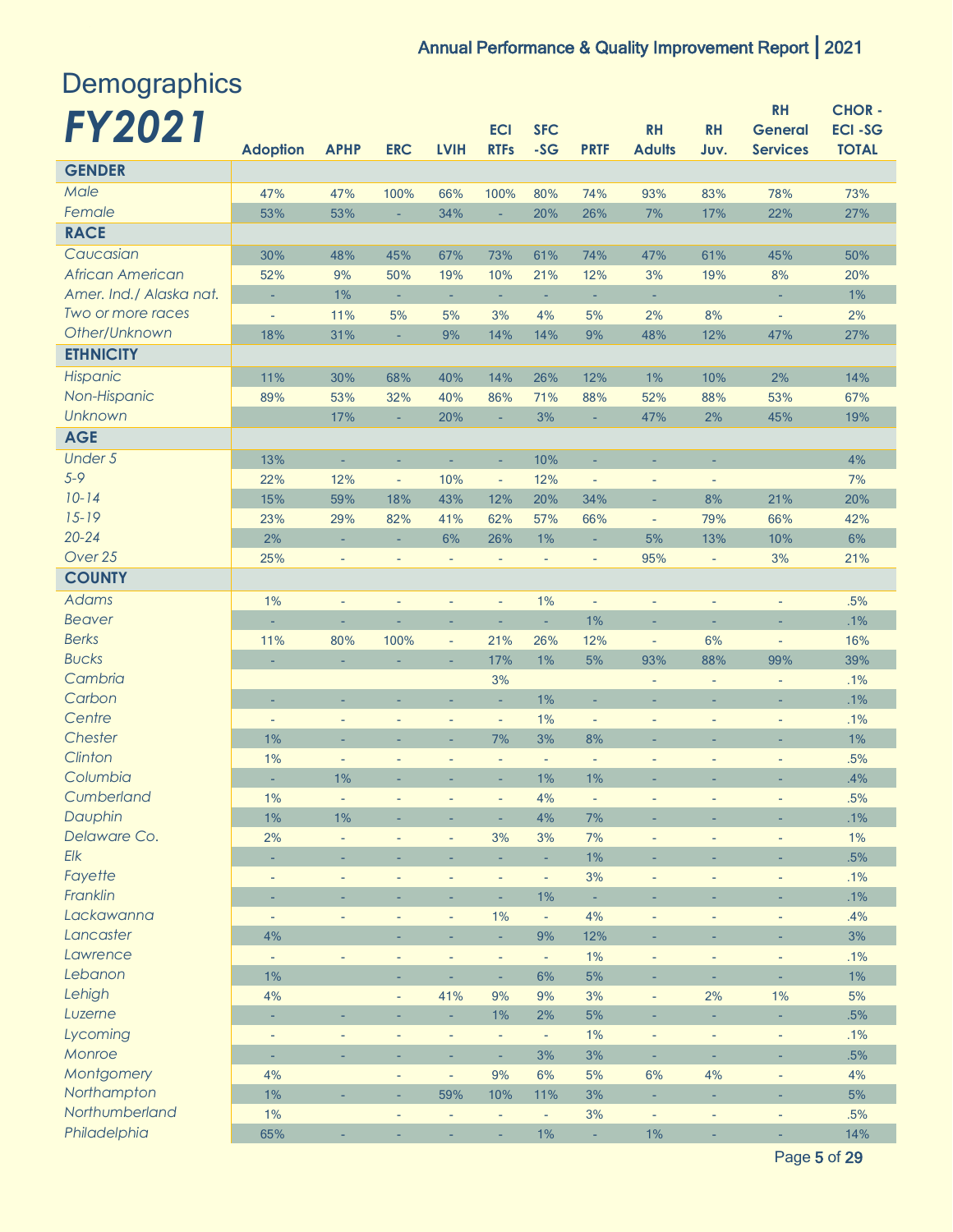| <b>FY202</b> |                          |                          |                          |                          |                           |                          |                          |                            |                          | <b>RH</b>                         | <b>CHOR-</b>                  |
|--------------|--------------------------|--------------------------|--------------------------|--------------------------|---------------------------|--------------------------|--------------------------|----------------------------|--------------------------|-----------------------------------|-------------------------------|
|              | <b>Adoption</b>          | <b>APHP</b>              | <b>ERC</b>               | <b>LVIH</b>              | <b>ECI</b><br><b>RTFs</b> | <b>SFC</b><br>$-SG$      | <b>PRTF</b>              | <b>RH</b><br><b>Adults</b> | <b>RH</b><br>Juv.        | <b>General</b><br><b>Services</b> | <b>ECI-SG</b><br><b>TOTAL</b> |
| Schuylkill   | 2%                       | 18%                      | $\overline{\phantom{a}}$ | $\overline{a}$           | 3%                        | 4%                       | 1%                       | $\overline{a}$             | $\overline{\phantom{0}}$ | ٠                                 | 3%                            |
| Snyder       | -                        | ۰                        | -                        | -                        | ÷                         | 1%                       | ٠                        |                            |                          | ۰                                 | .1%                           |
| Somerset     |                          | $\overline{\phantom{a}}$ | $\overline{\phantom{0}}$ | $\overline{\phantom{0}}$ | $\sim$                    | $\sim$                   | 1%                       | $\overline{\phantom{a}}$   | $\overline{\phantom{a}}$ | $\overline{\phantom{a}}$          | .1%                           |
| Susquehanna  | -                        | ۰                        | -                        |                          | $\overline{\phantom{a}}$  | ۰.                       | 1%                       | ۰                          | ٠                        | ۰                                 | .5%                           |
| Wayne        |                          | $\overline{\phantom{a}}$ | $\overline{\phantom{a}}$ |                          | ٠                         | $\overline{\phantom{a}}$ | $\overline{\phantom{0}}$ | $\overline{\phantom{a}}$   | $\overline{\phantom{a}}$ | ٠                                 | .5%                           |
| Wyoming      | ۰                        | ۰                        | -                        |                          | ۰                         | ۰                        | 1%                       | ۰                          | <b>.</b>                 | ۰                                 | .1%                           |
| York         | $\overline{\phantom{0}}$ | $\overline{\phantom{a}}$ | ٠                        | ۰                        | 15%                       | ٠                        | 5%                       | $\overline{\phantom{a}}$   | $\overline{\phantom{0}}$ | ٠                                 | 1%                            |
| Out of State |                          |                          |                          |                          | 1%                        | 2%                       | 1%                       | ۰                          | ۰                        | ۰                                 | .5%                           |

## <span id="page-5-0"></span>**PROGRAM CENSUS**

The COVID-19 pandemic affected the census negatively in most of our programs. The Lehigh Valley In-Home program census was the only program that saw an increase. It is expected that referrals to these community-based programs will continue, if not increase, as funders search for alternatives to restrictive treatments. The graphs for program census are shown on the next pages.

#### AVERAGE BED UTILIZATION PER QUARTER 100% 90% PERCENTAGE OF CAPACITY PERCENTAGE OF CAPACITY 80% 70% 60% 50% 40% 30% 20% 10% 0% -23-2019 **04.2019 019-2019 02-2020** 1020 04 **016-2017** 011 -018 -018 -018 **04 01 02 02 03** 02 03 04 01 04 02 02 02 02 04 02 Easton Manor **Common Mathom House Common PATHS**  $\blacksquare$  PRTF  $\blacksquare$   $\blacksquare$  PRTF  $\blacksquare$

### <span id="page-5-1"></span>**RESIDENTIAL TREATMENT**

During the last year, there were several changes that contributed to the increase in bed utilization. After the merger, all three agencies were reorganized by service line. A new Senior Director of Residential Services was assigned that could focus on the residential services. A referral/marketing department was created to provide more referral support, and the Human Resources was reorganized to aid with recruitment and onboarding of staff, especially with direct service personnel. All these changes contributed to the increased bed utilization for all facilities over the past year.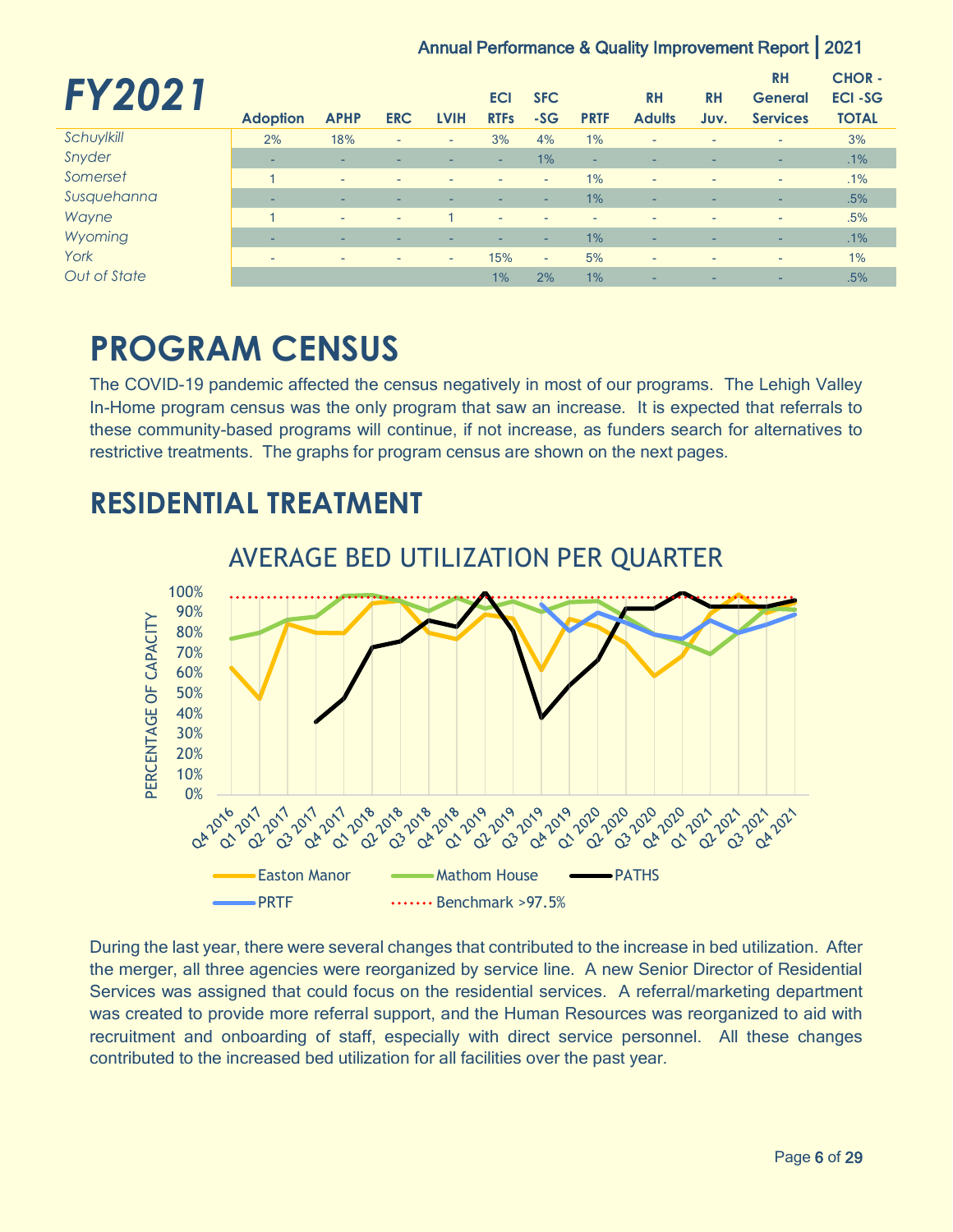### <span id="page-6-0"></span>**COMMUNITY-BASED PROGRAMS**



Census for the last year fluctuated partially due to resetting of benchmarks in Q2. The pandemic had a large effect on the community-based programs. The Evening Reporting Center (ERC) initially did well at the beginning of the quarter, but then closed due to discharges. The ERC remains closed at the time of this report. The Lehigh Valley In-Home program continues to meet or exceed the benchmark, mostly due to the results of the Family First Act which is encouraging these types of programs in hopes of reducing referrals to foster care, residential placements, and other more restrictive settings. Conversely, the foster care programs have struggled due to the same Act which is discouraging these placements.

### <span id="page-6-1"></span>**OUTPATIENT**



The Ravenhill Adult programs continued to exceed the benchmark and PA Bethlehem is close to the benchmark. However, the census for the other programs remains well below the benchmark. For ECI, the turnover of the staff and board before the merger had an influence on referrals. Since the merger,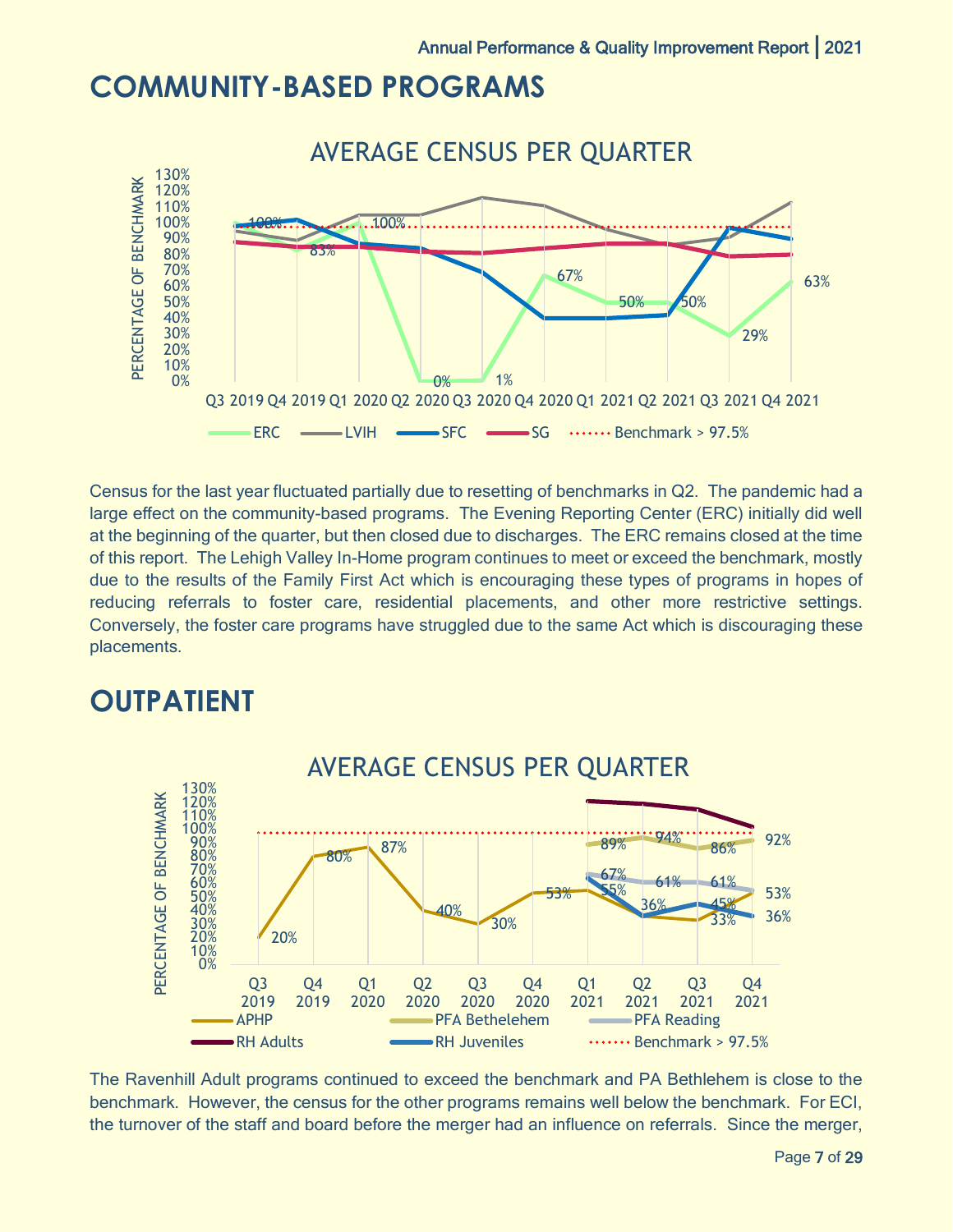the staff and referrals department have been working hard to repair and restore the relationships with referral sources. It is the hope that the referrals will increase over the next year.

### <span id="page-7-0"></span>**EDUCATION**



The Centre Avenue Academy provides education services to CHOR clients residing at either SRTF or the RTF residential programs. The increase in census matched the increase in residential clients over the past year. ECI provides education services to clients in Mathom House and Easton Manor only and does not track census.

The Day Academy is alternative school for the local community. Referrals to the Day Academy remained consistent since the initial decline at the start of the pandemic. Some children in area school districts returned to school at the end of the  $4<sup>th</sup>$  quarter and/or are attending hybrid models. The Day Academy will continue to work towards increasing census over the next year.

## <span id="page-7-1"></span>**CLIENT OUTCOMES**

CHOR YFS has adopted a variety of client-driven and informed measures to ensure clients are receiving high quality and effective services. This section of the report provides a brief overview of the measures used to evaluate how well our values are being honored and embraced in care, how satisfied clients are with the services they receive, and to ensure CHOR's services are effective in promoting clients' wellbeing.

## <span id="page-7-2"></span>**SATISFACTION WITH SERVICES**

Satisfaction with services is measured 1-2 times per year depending on the population being surveyed. CHOR YFS surveys clients, parents, students, and external stakeholders using survey tools developed in conjunction with each program and according to best practices.

#### CLIENT SATISFACTION

Client Satisfaction is measured twice annually during the second and fourth quarters of the calendar year. CHOR and ECI used similar survey instruments during the 4<sup>th</sup> quarter of 2021. Affinity has distributed surveys, and it is planned to convert to the same instrument used by CHOR and ECI in 2022.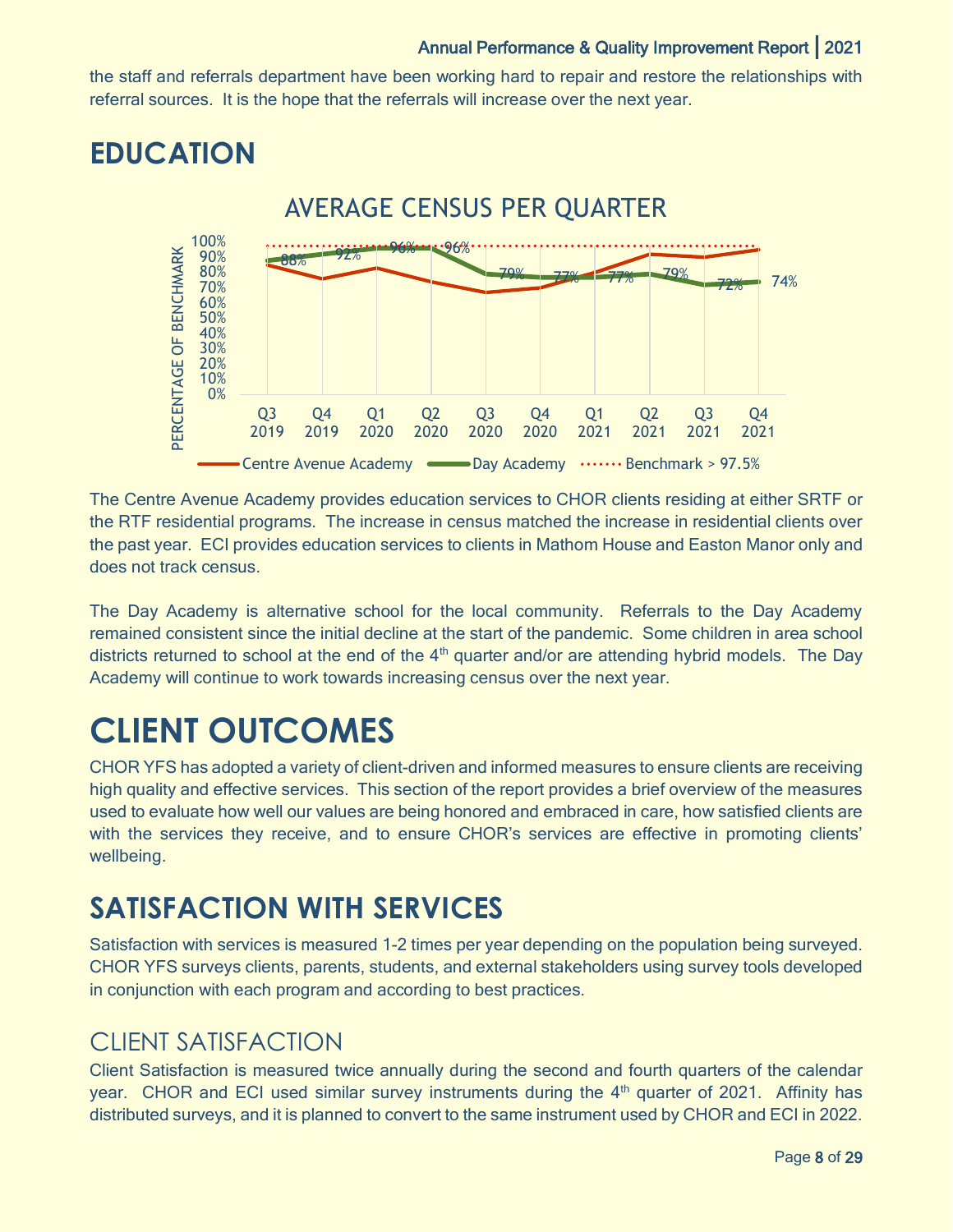

In the fourth quarter of 2020, the survey for CHOR was changed to a five-point weighted score to better account for those that were not satisfied with service and to better identify benchmarks for improvement.

The Residential programs continues to score lower than the other programs but met the benchmark in the  $1<sup>st</sup>$  quarter and came very close to meeting the benchmark in the  $4<sup>th</sup>$  quarter.



There were no noted areas of concern for the ECI surveys. Easton Manor and PATHS will continue to monitor the surveys and identify areas that can be improved to meet the benchmark.

For 2022, it is the intention to report survey results for all programs by their separate categories. For example, one of the categories is 'sense of safety' in the program. This will allow the PQI system to examine client satisfaction results in more detail to determine if there are any opportunities for improvement in this area.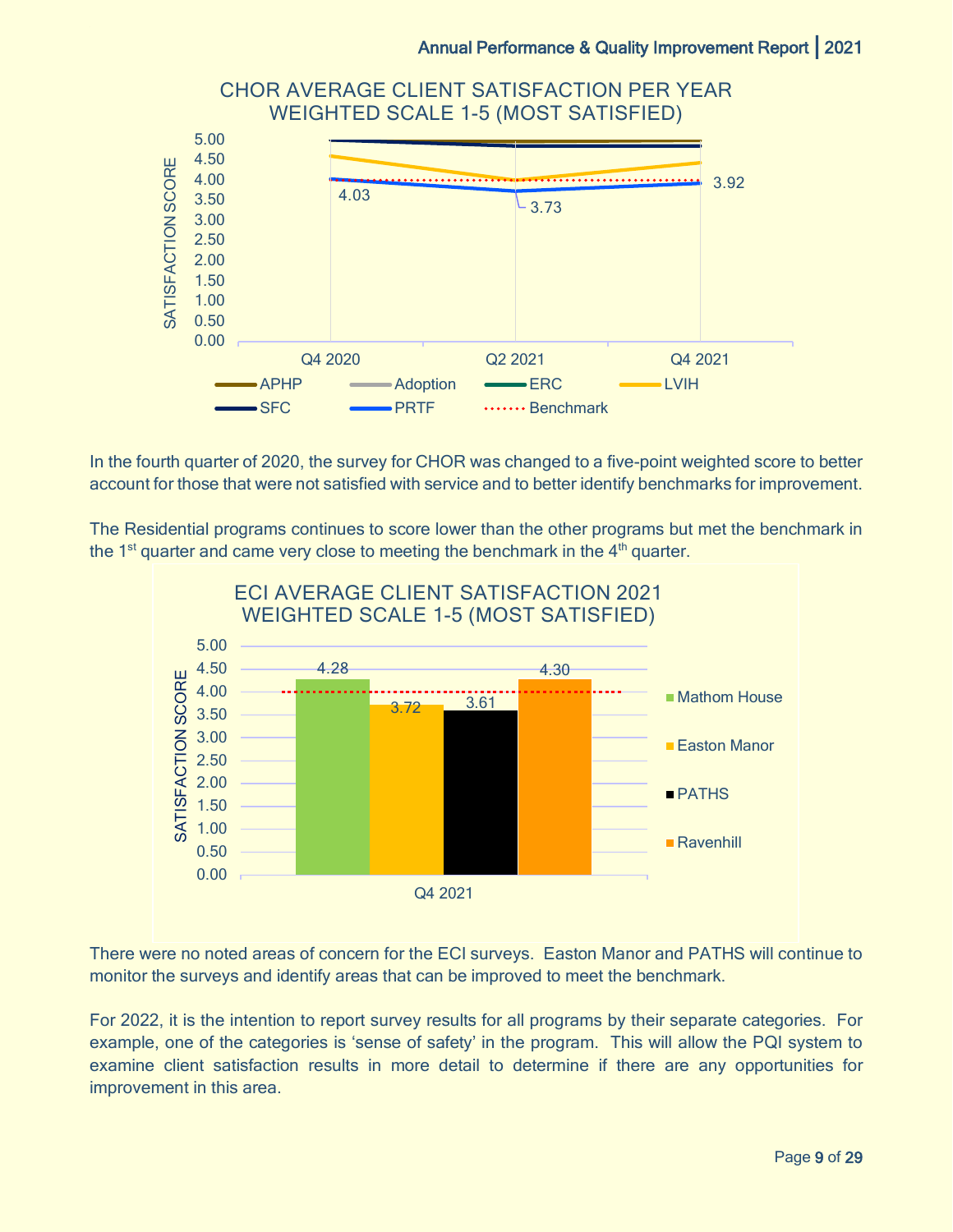#### PARENT SATISFACTION

Parent Satisfaction is measured during the second quarter of the calendar year. CHOR and ECI again used similar survey instruments during the  $4<sup>th</sup>$  quarter of 2021. The results are shown on the next page.



In 2021, the parent survey was changed to a five-point weighted scale to better identify areas for improvement. The survey results decreased slightly for the PRTF. The committee will continue to monitor the results and identify areas of improvement to meet the benchmark. The SFC and Adoption surveys will be revised and distributed in Q2 of 2022. The ERC program has not been successful in collecting parent surveys despite attempts to collect them throughout the year instead of at predefined intervals. The program will continue to explore ways to increase parental participation.



In the 4<sup>th</sup> quarter of 2021, the parent survey was changed for ECI to a five-point weighted scale to better identify areas for improvement. Easton Manor was well below the benchmark for the quarter; however,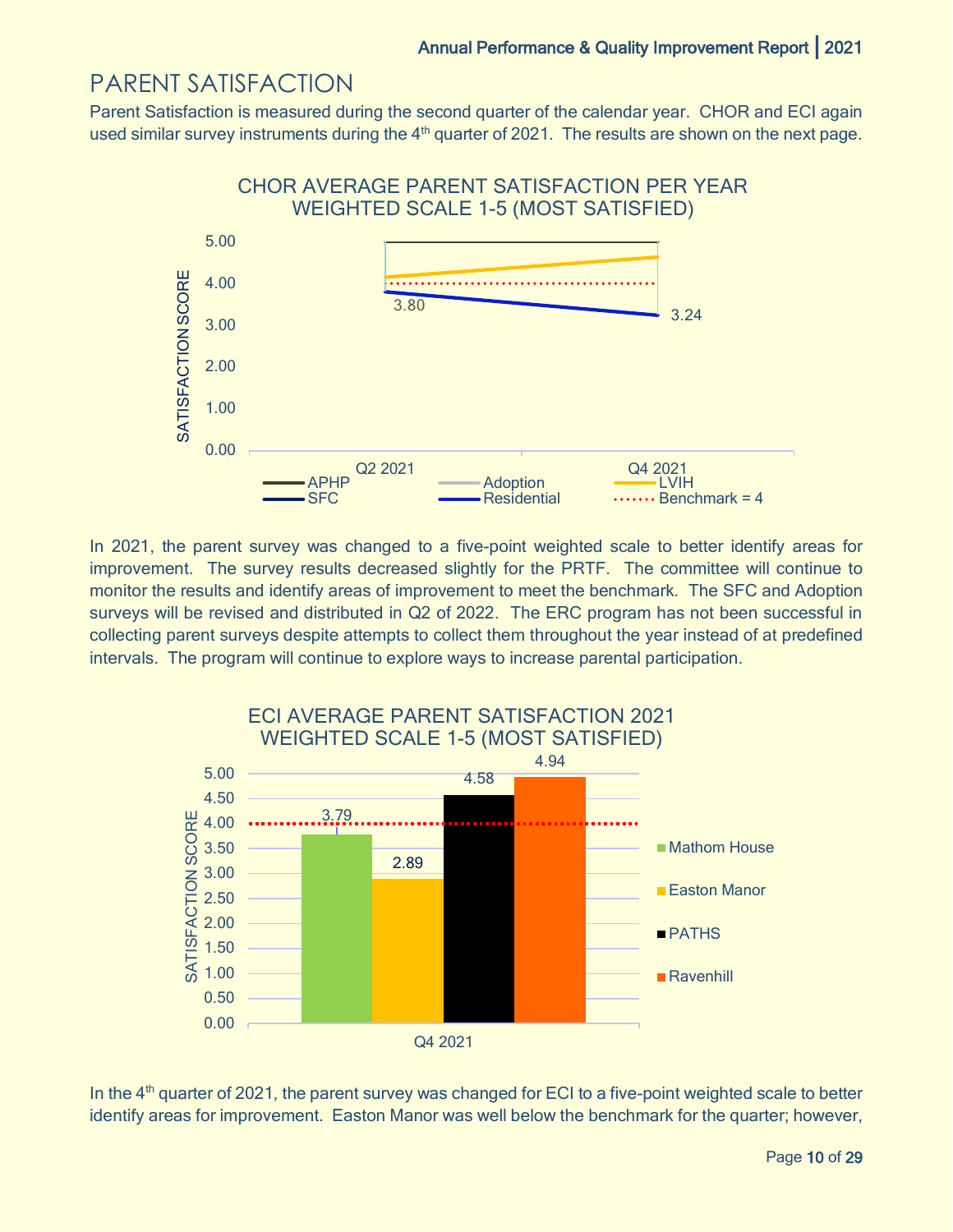only one parent survey was completed. The Mathom House/Easton Manor subcommittee will be discussing ways to increase parental survey participation.

#### REFERRAL SOURCE SATISFACTION

Due to the Council on Accreditation accreditation/re-accreditation process at both organizations, ECI's outpatient program was the only program to distribute surveys this year. ECI received 25 surveys from its referral sources.



This was the first year that ECI distributed a five-point rating scale survey to referral sources. All programs were above the benchmark. Some respondents skipped questions. The subcommittee will be exploring whether to make any questions mandatory. In 2022, it is anticipated that all programs will distribute referral source surveys in the 1<sup>st</sup> quarter.

## <span id="page-10-0"></span>**CHANGE IN RISK AND FUNCTIONAL STATUS**

Both CHOR and ECI use an electronic health record system, which allows for streamlined data collection, extraction of aggregate data, and improved tracking of changes in clients over time. Affinity is in the process of implementing the electronic health record system and has not yet begun collecting measures in these domains. Change in Risk and Functional Status was reported annually during the 3rd quarter of the calendar year for ECI, and the  $4<sup>th</sup>$  quarter for CHOR. Affinity will be examining measures to collect after the implementation of the electronic health record. Next year, all will be reported during the 3<sup>rd</sup> quarters.

### CHANGE IN RISK - JUVENILES

Most programs are collecting the Protective + Risk Observations for Eliminating Sexual Offense Recidivism (PROFESOR) to measure risk in clients with problematic sexual behaviors. The difference between the initial administration and the discharge administration of the PROFESOR is reported for all except the SRTF program, which began collecting data only in the last two years.

The Youth Level of Service (YLS) was selected as the risk assessment for the RAMP program because of the assessment's appropriateness for the population and the fact that the assessment is completed by juvenile probation officers. It was hoped that having an external stakeholder complete the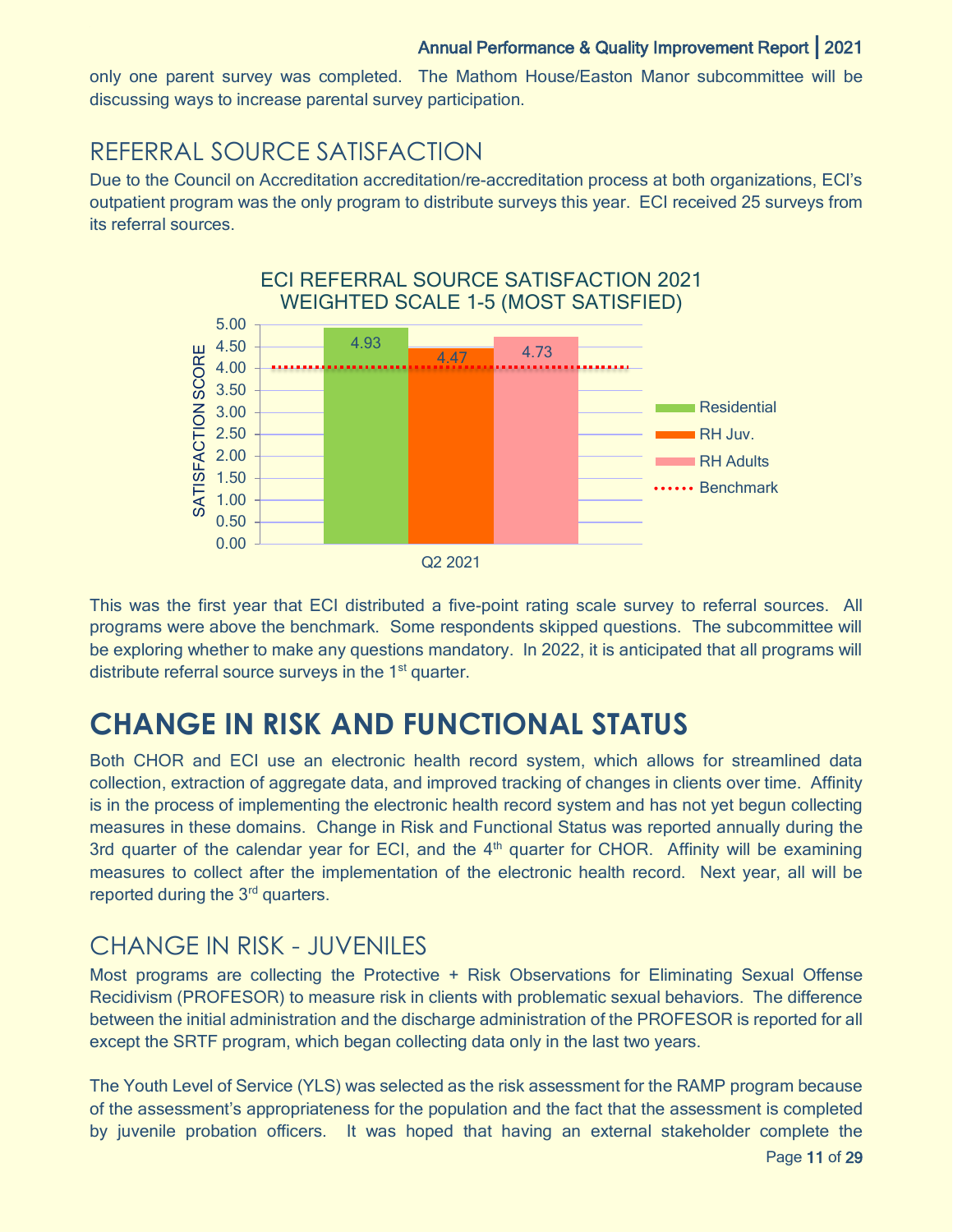assessments would remove rater bias that may be unintentionally present when ECI employees are assessing their clients.

In 2020 and 2021, there were difficulties in collecting data largely due to staffing issues because of the pandemic. Thus, there was a smaller number of client records that contained comparison data, especially at Mathom House and the outpatient programs (charts were missing either the previous or subsequent assessments).



CHANGE IN RISK - JUVENILES 2021

The above programs seek desired changes in the PROFESOR and YLS that are hypothesized to be correlated with individual therapy and mentoring/case management provided during the program. The scores for all programs above are generally what would be expected for the population.

#### CHANGE IN RISK – ADULTS

Each adult program is collecting a different instrument to measure risk in clients with problematic sexual behaviors, the STABLE for SOTP clients, DERS (Difficulties in Emotion Regulation Scale) for BIP clients, and The Stage of Change for Anger Management clients. The results are presented on the next page.

Desired Outcome No Change Undesired Change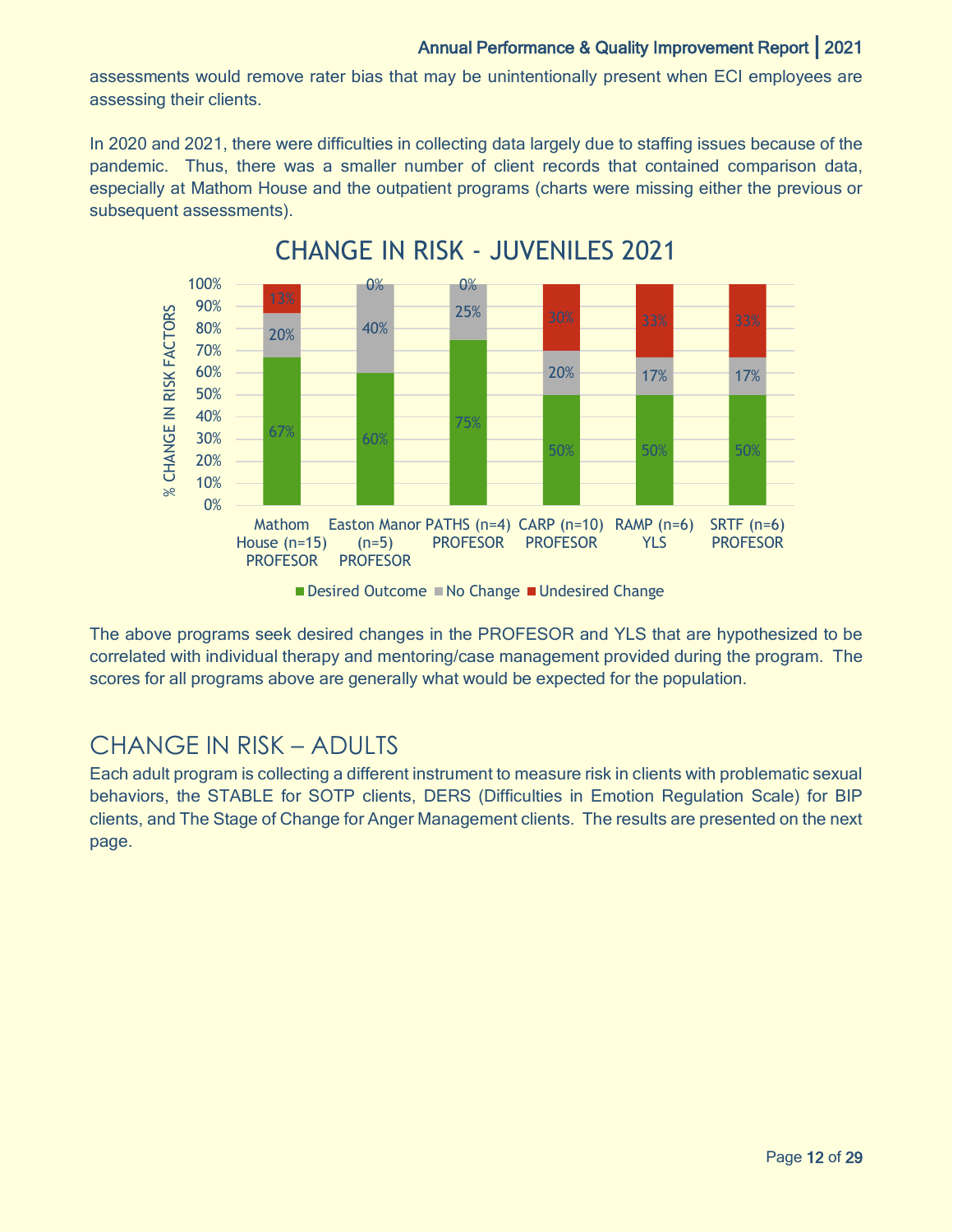

ECI CHANGE IN RISK - ADULTS 2021

The BIP and I-AM clients showed the desired change, though the number of assessments collected for the I-AM program was small. The measurement period for the SOTP (STABLE) clients represent only a small fraction of the time that these clients are in treatment and the majority of current clients completed their baseline assessment after already receiving multiple years of treatment. Like years prior, this is a contributing factor to 71% of these clients showing no change between assessments. The Bucks Sex Offender Treatment Program (BSOTP) program was not conducted during the measurement period due to the COVID restrictions at the jail.

#### CHANGE IN FUNCTIONAL STATUS - JUVENILES

CHOR and ECI have also been using evidence-based tools to collect data on changes in functional status. First presented is the change in functional status for CHOR. The Acute Partial Hospital Program (APHP) uses two functional status evidence-based measures: the nine question Patient Health Questionnaire (PHQ-9) and the seven question Generalized Anxiety Disorder (GAD-7) tool. A decrease in score for the PHQ-9 and the GAD-7 is the desired outcome for these scales.

The Lehigh Valley In-Home (LVIH) program and the Specialized Foster Care (SFC) program use the Child and Adolescent Functioning Assessment Scale (CAFAS), the Preschool and Early Childhood Functioning Assessment Scale (PECFAS) and the Child Post-Traumatic Stress Disorder (PTSD) Symptom Scale for the Diagnostic and Statistical Manual for Mental Disorders, Fifth Version (CPSS-V). The CAFAS/PECFAS measures impairment across eight domains, while the CPSS-V measures symptom severity and impairment. There was not enough data to report on the CPSS-V measure for the SFC program. Comparisons of assessments for the total scores for programs are displayed on the next page.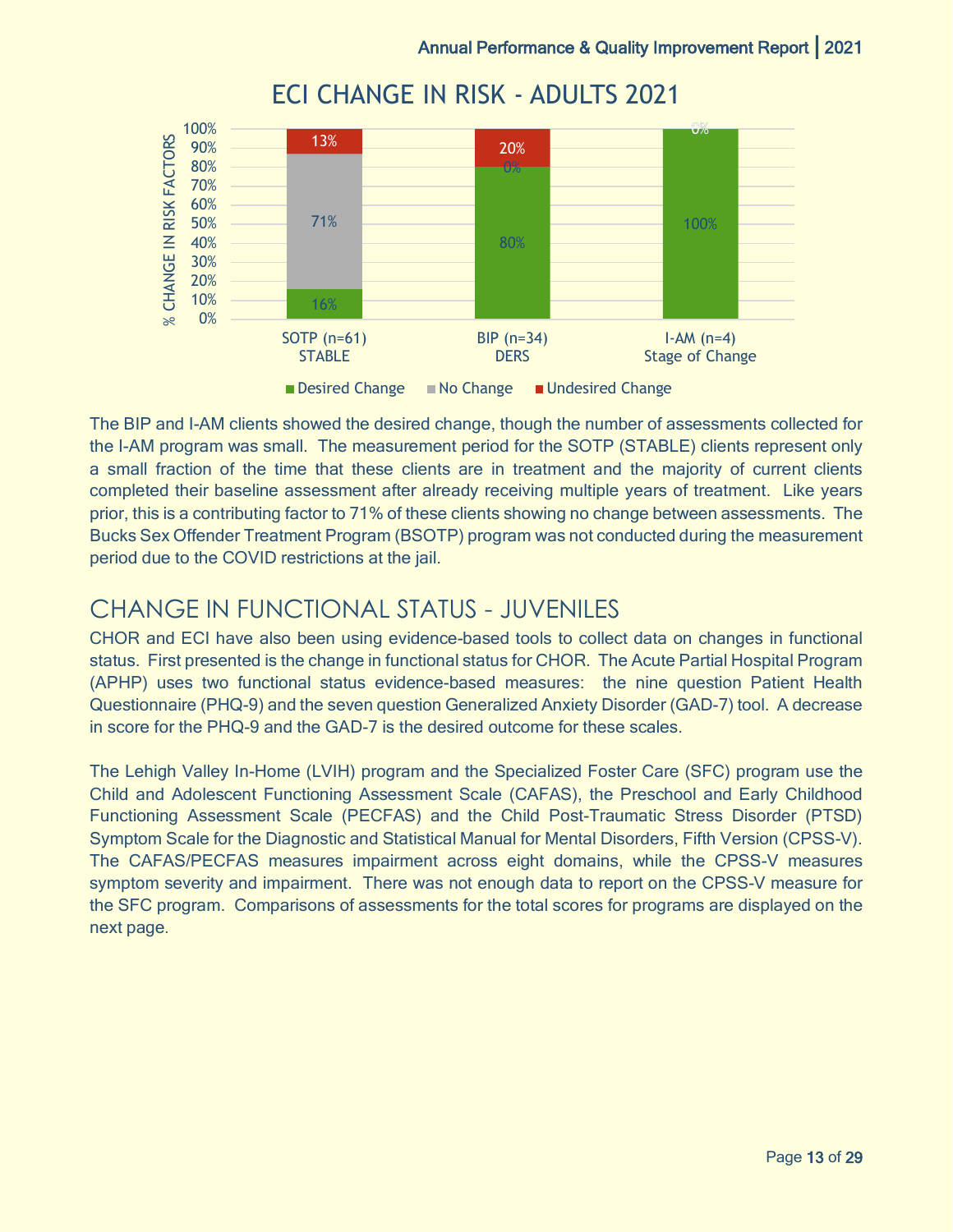

It appears from the graph above that most of the programs are seeing the desired change in functional status measures. The SFC program reports that due to the Family First Act, more challenging children are being referred to foster care as a least restrictive environment before other options can be considered. The program expects that there will be a larger portion of children with undesired or no change going forward.

ECI uses the Behavior Assessment System for Children (BASC) tools, the BASC-SELF and the BASC-PARENT Assessments to collect data on changes in functional status. This is the 2<sup>nd</sup> year that the organization has used both instruments.



The number of surveys was again low this year partially due to the pandemic and staffing issues. The surveys for the RAMP were significantly lower this year. The scores were felt to be representative of the client populations despite the low numbers of surveys collected.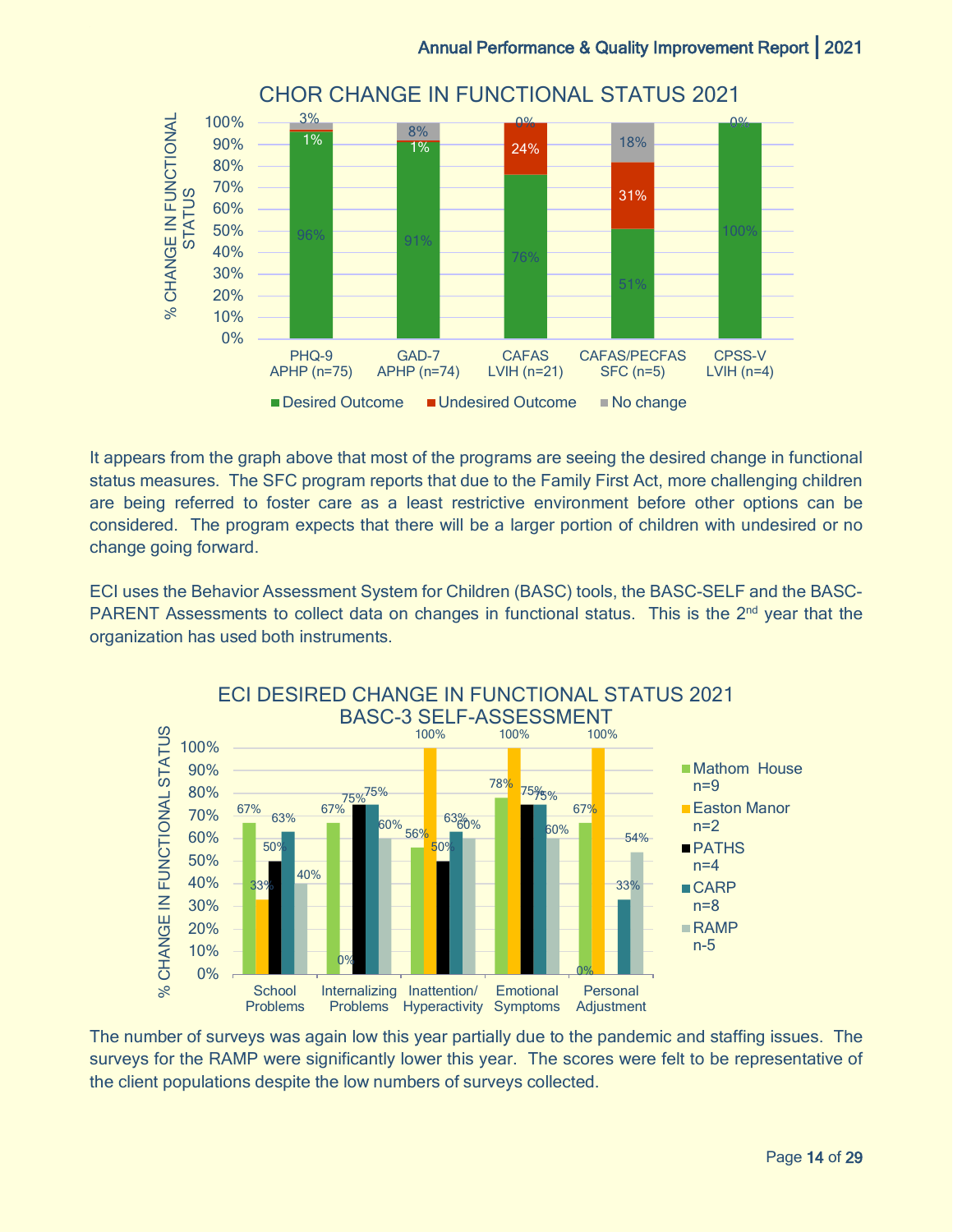

Survey collection for the parents was also again hampered by the pandemic this year, as most surveys could not be collected in-person and were distributed by mail. Again, it is generally felt that parent ratings are not a reliable measure as parents tend to rate their children lower than clinical opinion. The hope is that continuing to encourage family participation in treatment, psychoeducation, and consistent communication will help parents/caregivers to see areas of growth in their children.

Overall, while the BASC-Self and BASC-Parent produced some useful information, reliability and validity are questionable for the programs that have less comparative data available. The programs will continue to work on increasing survey participation and data collection. The PQI team will also be evaluating the possibility of using a new tool to measure functional status that would be yield more meaningful data with the understanding that changing tools once again will contribute towards data collection challenges.

#### CHANGE IN FUNCTIONAL STATUS - ADULTS

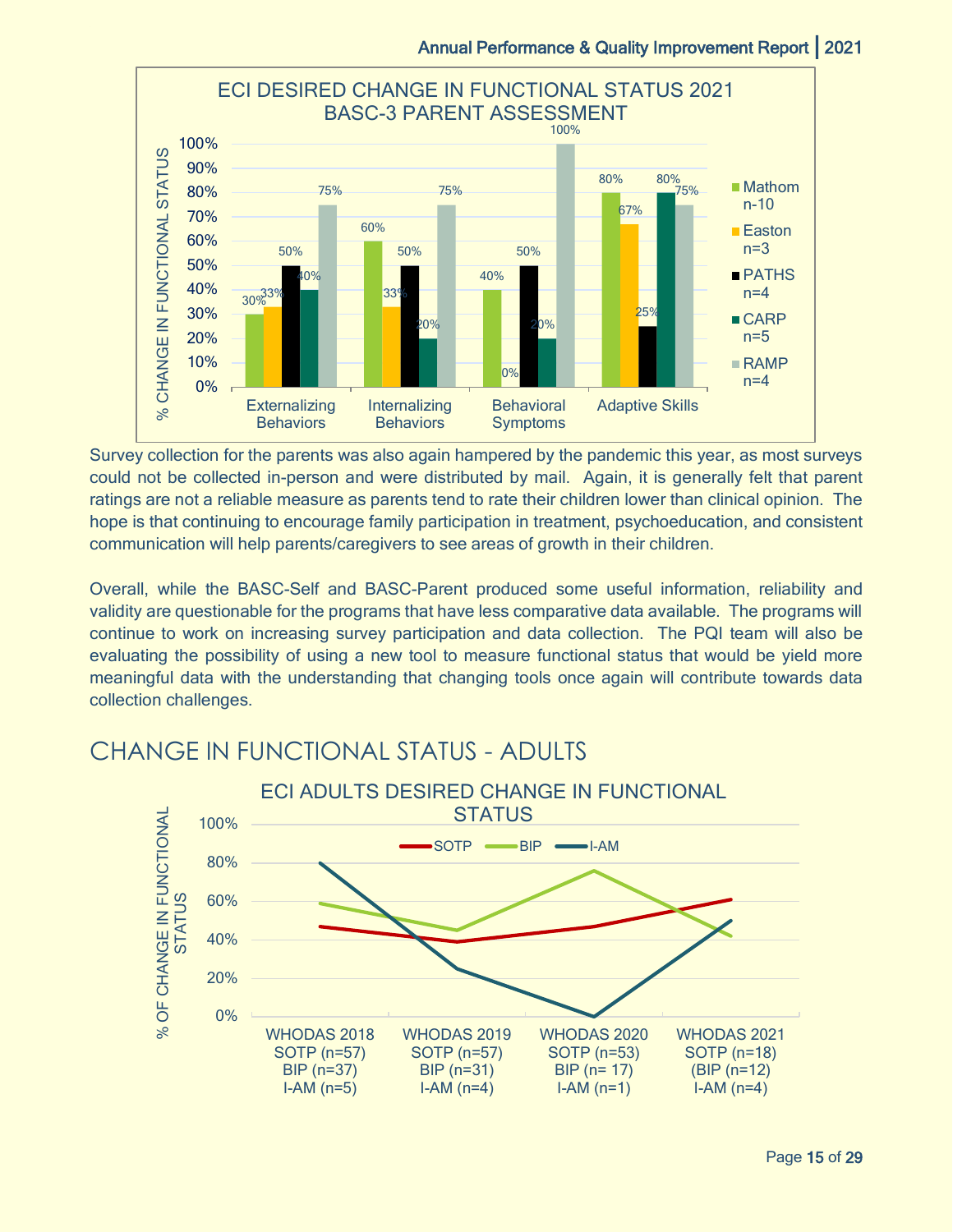The World Health Organization Disability Assessment Schedule (WHODAS v.2.0) is administered at the start and end of the Batterer's Intervention and Integrative-Anger Management Programs, and at six-month intervals in the Sex Offender Treatment Program for ECI. Both the SOTP and I-AM clients showed an increase in 2021 on the WHODAS assessment, while the BIP clients continued to show a decrease. It should be noted that the B-SOTP program was not conducted in 2020 and 2021 due to the pandemic. This usefulness of this measure will be continued to be examined in 2022, especially in light of the merger with Pennsylvania Forensic Associates that has similar programming.

#### <span id="page-15-0"></span>**RECIDIVISM**

Recidivism is usually reported annually in the 2<sup>nd</sup> quarter of the calendar year and for CHOR YFS purposes, defined as any convictions post-treatment resulting from acts occurring within the five-year interval following their discharge from services.

ECI relies on the ePATCH (Pennsylvania Access to Criminal History) portal to collect recidivism data. Due to protections on juvenile criminal histories, recidivism rates reported after 2016 may be underrepresented if a juvenile recidivated before the age of 18. Due in part to staffing issues due to the ongoing effects of the pandemic, the data for both juveniles and adults was unavailable for this report. When the data collection is completed, a separate recidivism report will be issued. Otherwise, recidivism will be reported in the 2022 PQI Annual Report.

#### RESIDENTIAL RECIDIVISM

Recidivism rates for ECI's residential programs are collected annually via the ePATCH (Pennsylvania Access to Criminal History) portal for individuals successfully discharged within the previous five calendar years. Since the 2021 juvenile recidivism data collection was not collected in time for this report, this and other information can be found in ECI's 2022 Residential Treatment Impact & Client Outcome (RTICO) report at [https://edisoncourt.com/about/outcomes.](https://edisoncourt.com/about/outcomes)

## <span id="page-15-1"></span>**LENGTH OF STAY**

CHOR YFS remains attentive to the average length of stay in our programs with the goal of providing the most effective and efficient treatment possible. We understand the importance of clients receiving care in the least restrictive environment while balancing the importance of community safety. CHOR YFS routinely evaluates its process of implementing best practices and adjustments are made whenever necessary to ensure clients only remain in our programs until their identified treatment goals are attained. Length of Stay is reported annually during the first quarter of the calendar year and is based on the average length of stay for all clients who were successfully discharged during the previous year. The length of stay for the residential program is shown on the next page. It is a goal for 2022 to also have length of stay for the other programs in this report.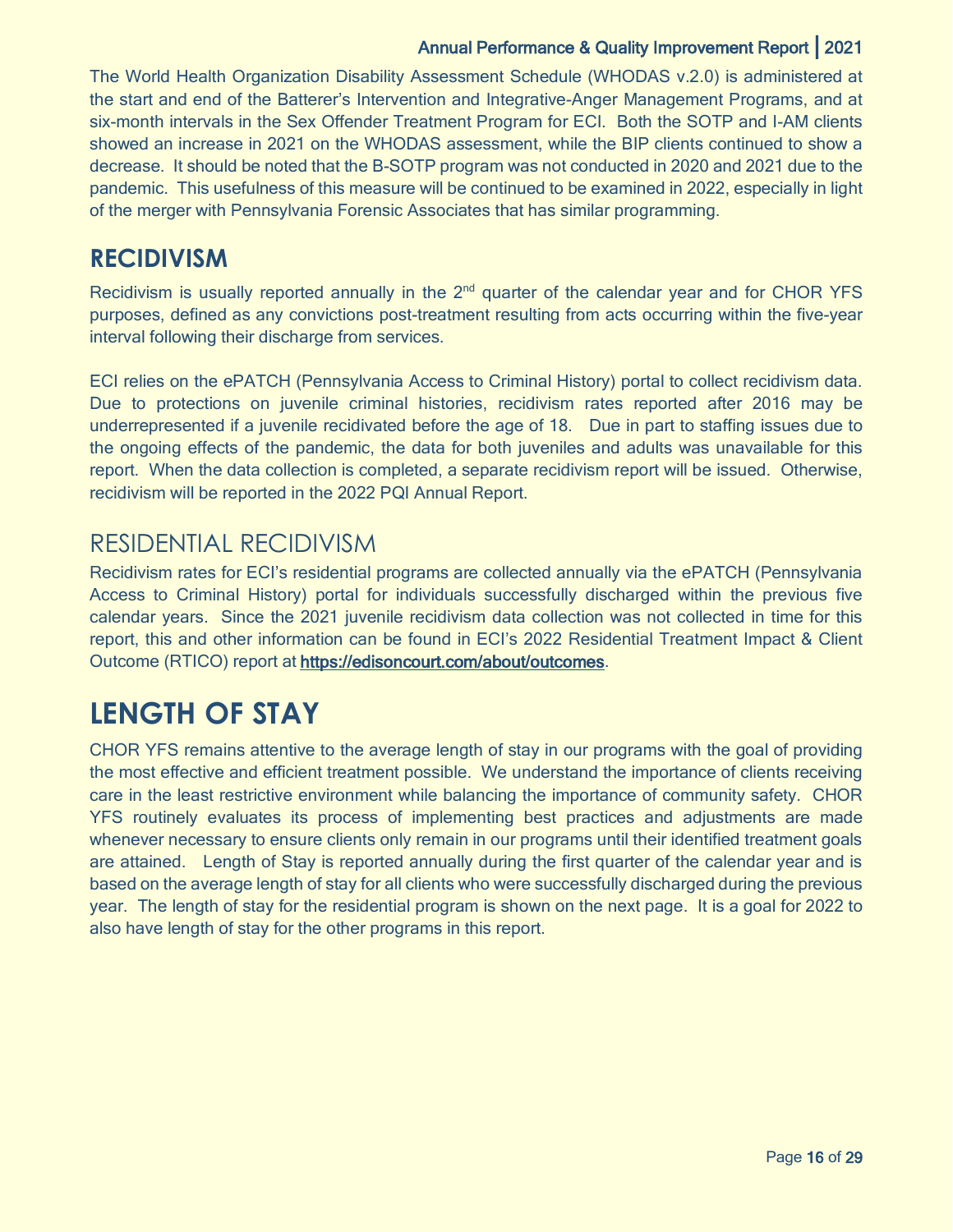#### ACUTE PARTIAL HOSPITAL PROGRAM LENGTH OF STAY

#### AVERAGE LENGTH OF STAY PER QUARTER 60 DAYS OF TREATMENT DAYS OF TREATMENT 50 40  $24...25$ 30  $16$  18  $17$  19  $21$  $10$   $10$   $10$ 16 20 10 0 Q2 Q3 Q4 Q1 Q2 Q3 Q4 Q1 Q2 Q3 Q4 2019 2019 2021 2019 2020 2020 2020 2020 2021 2021 2021 APHP  $\cdots$ Benchmark <30 days

The average length of stay for clients in the APHP has remained under the benchmark of 30 days for the past three years. This program participates in a value-based initiative through one of the Behavioral Health Managed Care Organizations (BMCOs), which measures the rate of re-hospitalization of clients. For the first three quarters, the program had no re-hospitalizations.



#### RESIDENTIAL LENGTH OF STAY

This is the second year that length of stay was tracked in the CHOR programs, and the first year for ECI. The SRTF program's increased length of stay is attributed to COVID and difficulty placing children during this time. Mathom House was also slightly over the benchmark. The COVID pandemic was also an influence on this program's ability to develop discharge plans for some of the residents.

### <span id="page-16-0"></span>**DISCHARGE**

CHOR continuously assesses the reasons our clients leave our programs and routinely evaluate our programs and treatment protocols to ensure clients meet their identified treatment goals. The data on the next page was collected for 2021.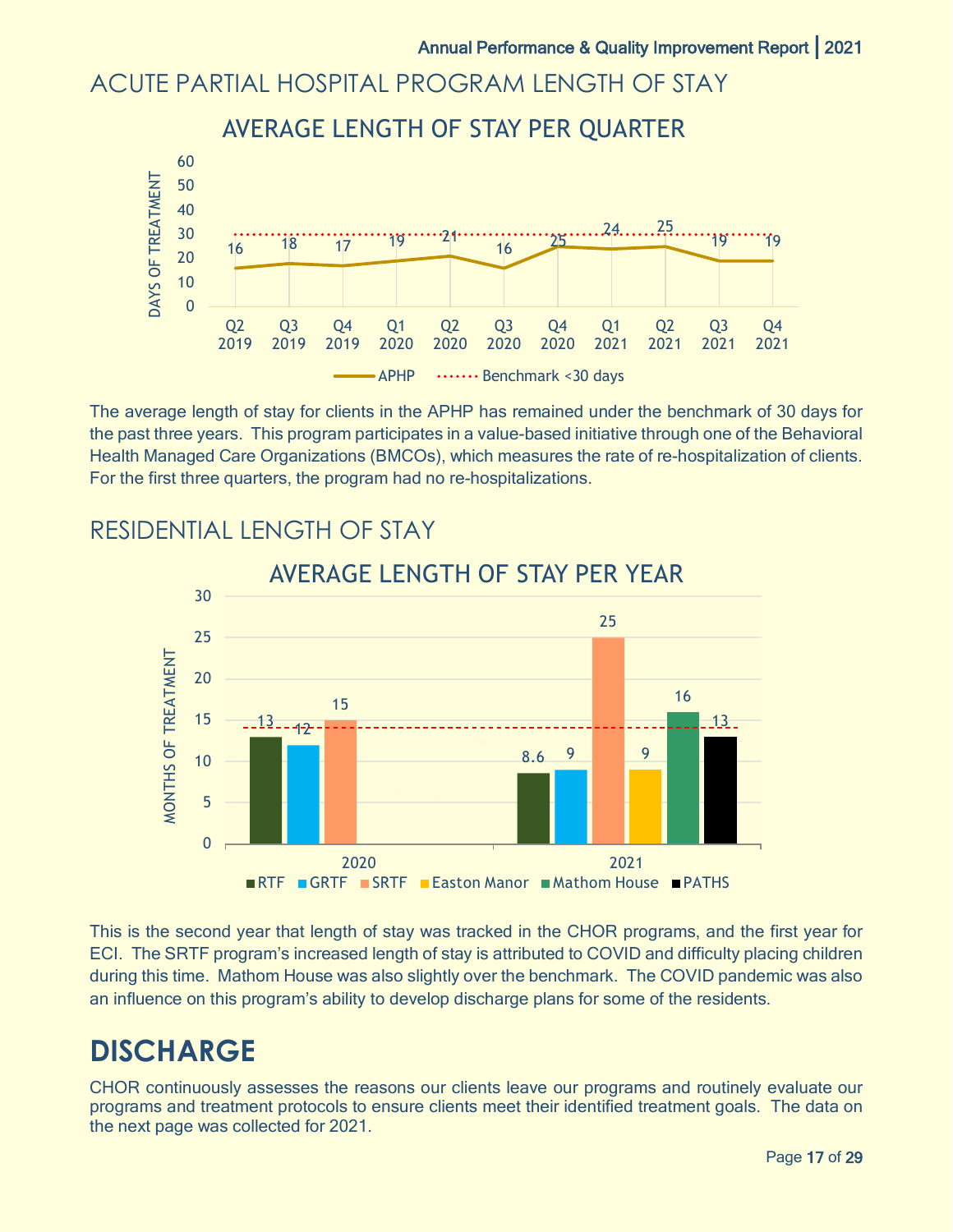#### JUVENILE DISCHARGES



In the graph above, the numbers next to the program name indicate the number of discharges the CHOR and ECI programs had during 2021. The APHP program had the most discharges due to the program's short length of stay. Clients who were not successfully discharged left the programs for reasons such as being transferred to a higher level of care, Against Medical Advice (AMA), withdrawal, voluntary discharge, and administrative discharge. Most of the programs had high success rates. The SFC program reported that the program is receiving more challenging clients due to the Family First Act and does not anticipate the success rate will increase for the time being.



### ADULT DISCHARGES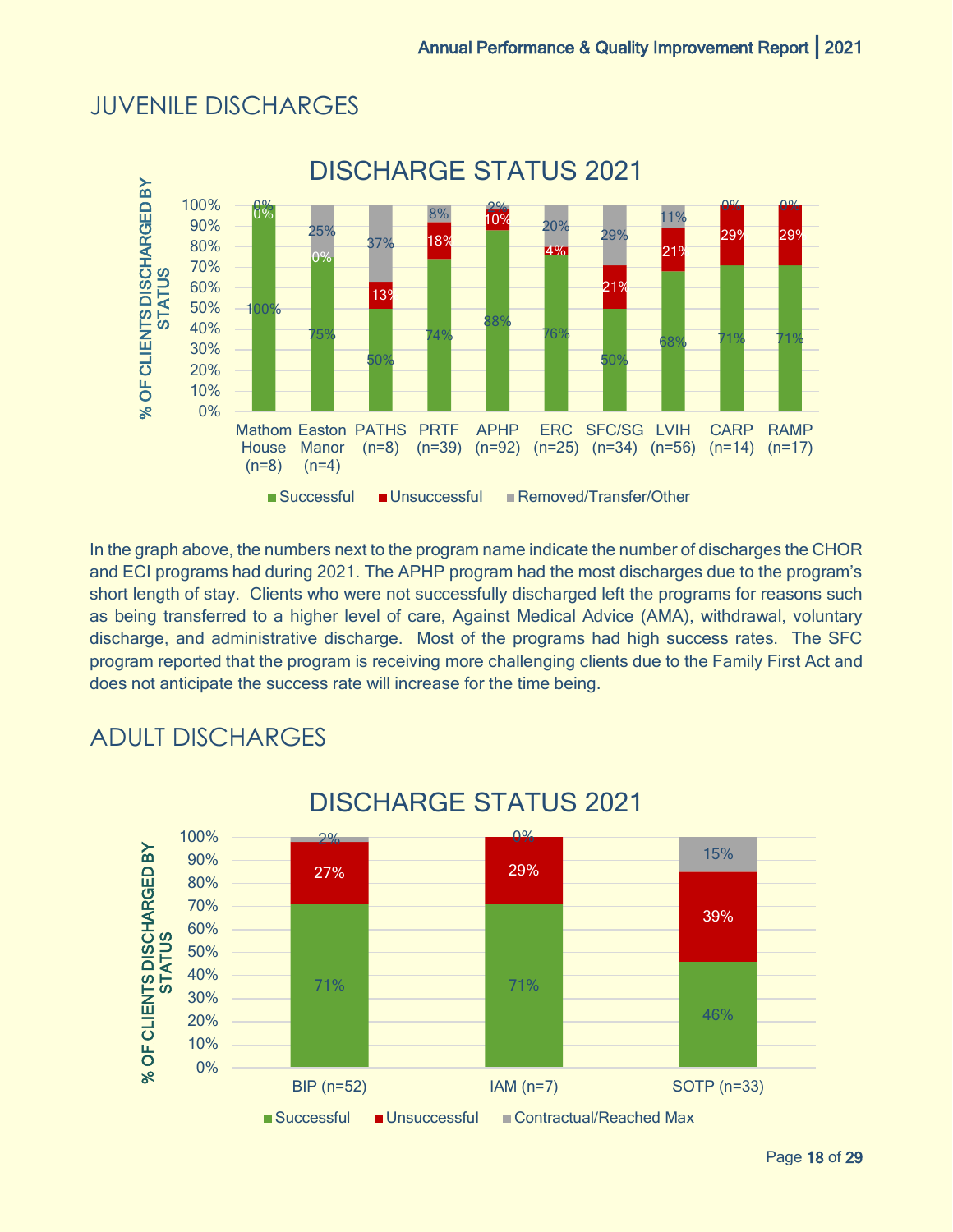Over the past year, the success rate for the BIP and IAM programs was higher than the rate for 2020. The SOTP program's success rate is lower. This program generally has a lower success rate due to the nature of the program.

## <span id="page-18-0"></span>**STAFF SATISFACTION & RETENTION**

CHOR Youth and Family Services believes its workforce is its greatest asset and strives to develop and implement strategies, plans, and programs which attract, motivate, develop, reward, and retain the best people to help meet its goals and objectives. This section of the report provides an overview of measures used to evaluate personnel satisfaction and retention.

### <span id="page-18-1"></span>**EMPLOYEE SATISFACTION**



standardized tool. ECI and CHOR used a similar tool last year. Overall, scores tend to remain the same across time. Pay/Benefits and Advancement/Training were lower this year than the other categories. Comments were centered around lack of raises, and the increase in health insurance costs. Advancement/Training comments were mixed. As a result of the merger, a training person was identified at ECI who will be working with the Apis trainer to identify and provide relevant training to staff outside of the Relias offerings. It is the hope that this collaboration will improve employee satisfaction in this area, and ultimately also improve service delivery to clients.

### <span id="page-18-2"></span>**EMPLOYEE RETENTION**

Employee retention continued to be a challenge for CHOR YFS, especially for CHOR and ECI in 2021. Staff shortages, especially among direct care have led to feelings of burnout. Unexpected staff departures and job competitiveness from other organizations have continued to contribute to an already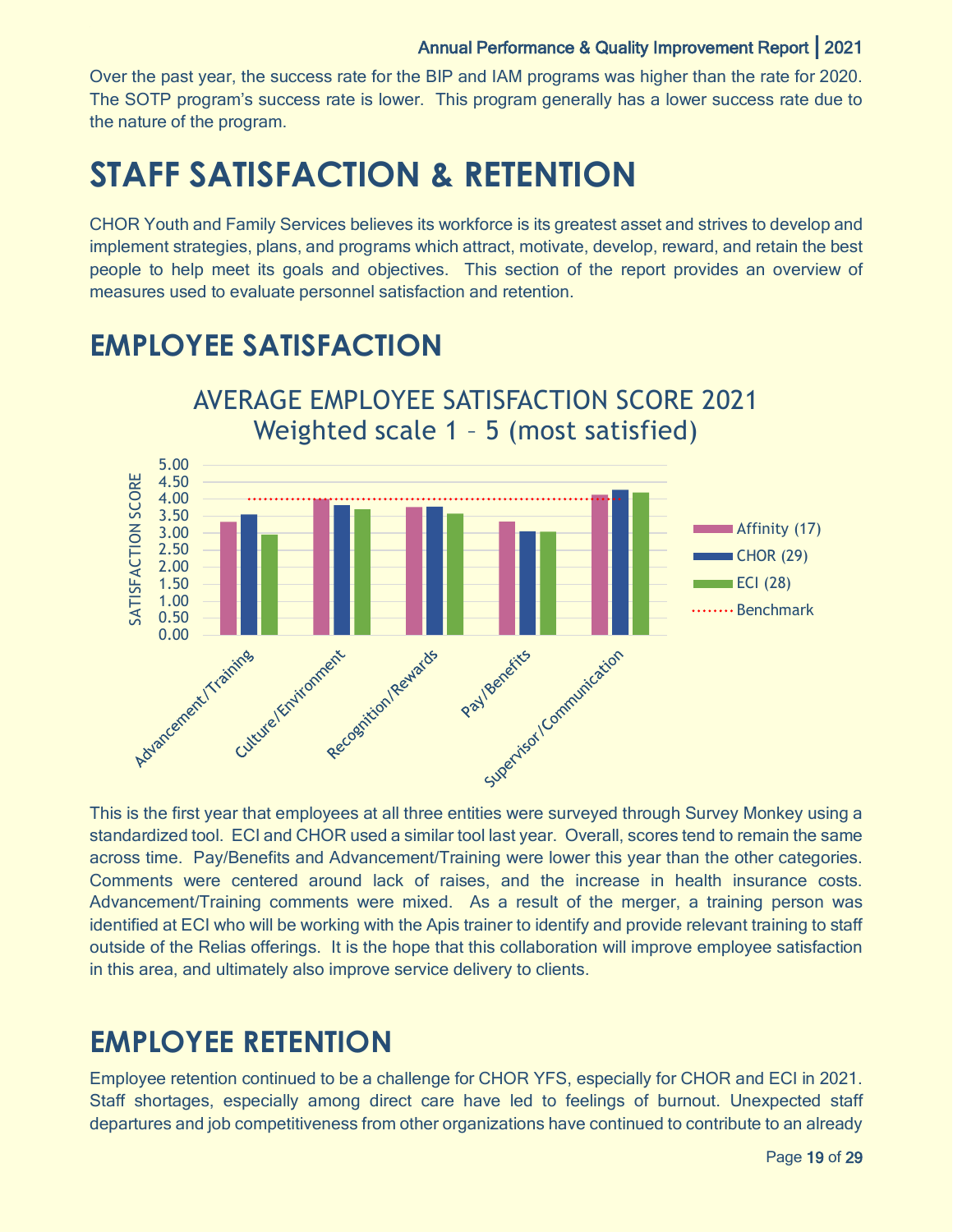challenging issue. Many professionals are also leaving the field altogether, accepting jobs at for-profit companies that are paying higher wages. This year, there were changes in Human Resources that challenged the organization, but also gave rise to a specialized team to manage recruitment and retention of direct service personnel across the continuum.

#### EMPLOYEE TURNOVER & TERMINATION RATES

In 2021, ECI's turnover rate was 58%, CHOR's was 45% and Affinity was 18%. This exceeds the industry benchmark of between 25% and 30%; however, the industry turnover rate is indicated to be as high as 60% in the behavioral health field pre-pandemic<sup>[1](#page-19-2)</sup>. In January 2021, a recent nationwide survey showed that 11% of health care workers voluntarily left their jobs in 2020, and 26% considered leaving their jobs. This included 14% who contemplated leaving the profession altogether [\(About a Quarter Of](https://link.zixcentral.com/u/5510dd2d/Fom4WpaS6xGNXTbNhnsoMg?u=https%3A%2F%2Fopenminds.us3.list-manage.com%2Ftrack%2Fclick%3Fu%3Dba359ce1c416ea9db3b26a100%26id%3D2a13c30754%26e%3Df765d430f0)  [Health Care Workers Have Considered Leaving Their Job Since The Onset Of The Pandemic\)](https://link.zixcentral.com/u/5510dd2d/Fom4WpaS6xGNXTbNhnsoMg?u=https%3A%2F%2Fopenminds.us3.list-manage.com%2Ftrack%2Fclick%3Fu%3Dba359ce1c416ea9db3b26a100%26id%3D2a13c30754%26e%3Df765d430f0). ECI's termination rate was 10%, CHOR's was 4% and Affinity had no terminations. For ECI and CHOR, terminations were much lower this year than the previous year. Due to the merger, more detailed information was not available for this report. It is expected that program turnover and position turnover will be included in the 2022 report.

## <span id="page-19-0"></span>**COMPLIANCE**

CHOR YFS uses Federal, State, County, and MCO guidelines to assess that clinical documentation is completed accurately, timely, and consistent with best practices and regulations. Accurate recording of services increases credibility and integrity.

### <span id="page-19-1"></span>**SAFETY & SECURITY**

To ensure clients at CHOR are receiving services within a safe environment rooted in Trauma-Informed Care, a variety of client-driven and informed measures were adopted. This section of the report provides a brief overview of the measures used to ensure a safe environment is established, maintained, and encouraged. An agency-wide Safety Committee meets monthly to review potential safety risks, discuss relevant incidents, and implement plans of action to mitigate or remediate such risks.

<span id="page-19-2"></span><sup>1</sup> A Prospective Examination Of Clinician & Supervisor [Turnover Within The Context Of Implementation Of Evidence-Based](https://link.zixcentral.com/u/b038c98c/AA64WpaS6xG-gjbNhnsoMg?u=https%3A%2F%2Fopenminds.us3.list-manage.com%2Ftrack%2Fclick%3Fu%3Dba359ce1c416ea9db3b26a100%26id%3Dc2f76526cd%26e%3Df765d430f0)  [Practices In A Publicly-Funded Mental Health System](https://link.zixcentral.com/u/b038c98c/AA64WpaS6xG-gjbNhnsoMg?u=https%3A%2F%2Fopenminds.us3.list-manage.com%2Ftrack%2Fclick%3Fu%3Dba359ce1c416ea9db3b26a100%26id%3Dc2f76526cd%26e%3Df765d430f0)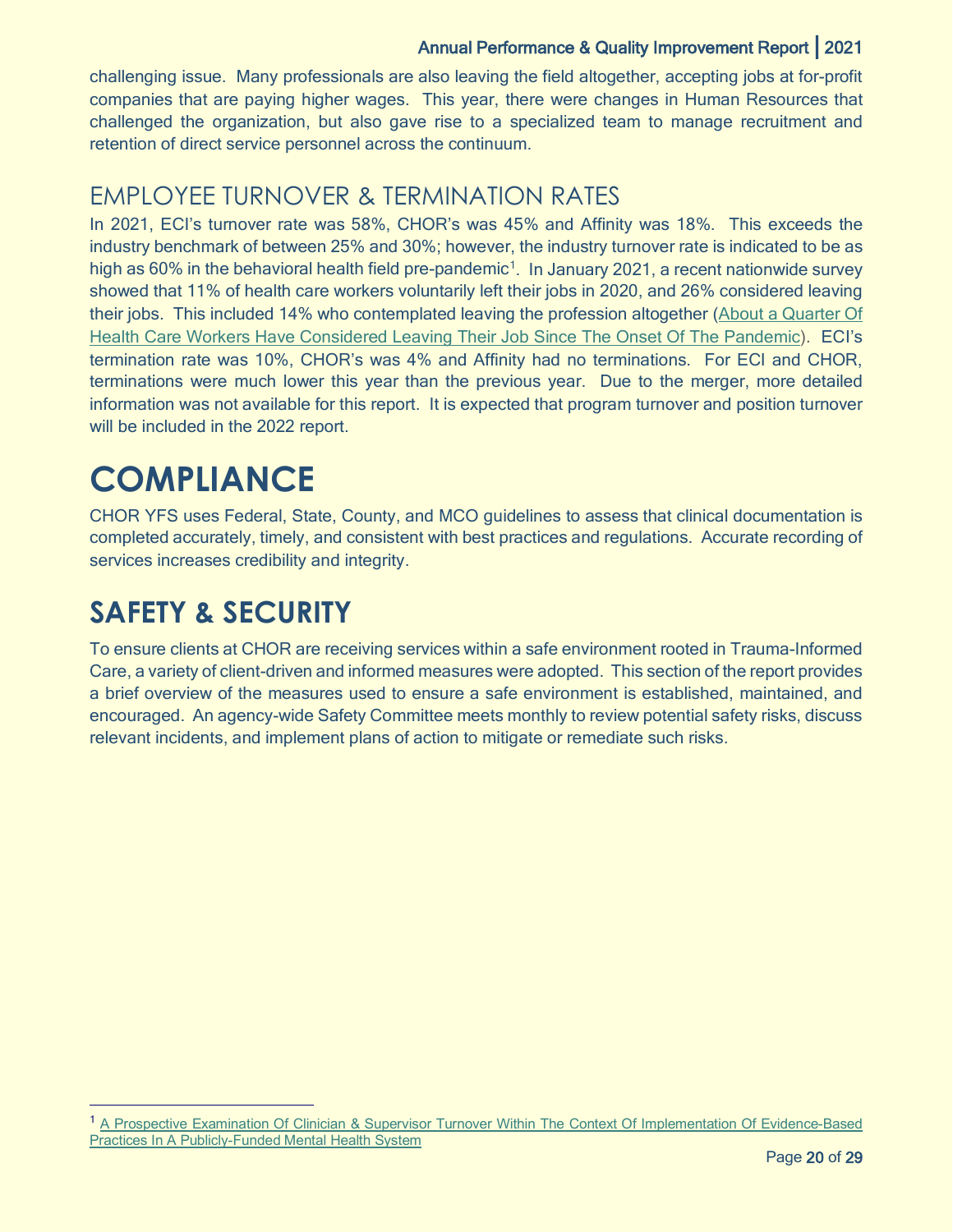### RESTRAINTS



The PQI Quality Council analyzes restraint data to determine any trends or patterns on a quarterly basis. Some of the peaks noted above at CHOR have been connected to staff turnover and challenges with training. The highest number of restraints appear to be in CHOR's RTF (boys' unit). Reducing restraints has been a focus in the last two years. All programs have remained under the benchmark for the last three quarters.

### SAFETY-RELATED INCIDENTS

Providing a safe and secure environment in which our clients receive treatment is a fundamental priority. As expected, most of the incidents occur at our larger residential facilities, in CHOR's RTF unit, and at Mathom House. The most significant safety-related incidents at CHOR are assaults/fights (some of which are related to restraints). There was a high number of infection control incidents at both facilities because of the pandemic. The highest risk incidents for CHOR YFS are shown below (medication errors, self-injurious behavior, Absence Without Leave (AWOL), and sexual misconduct).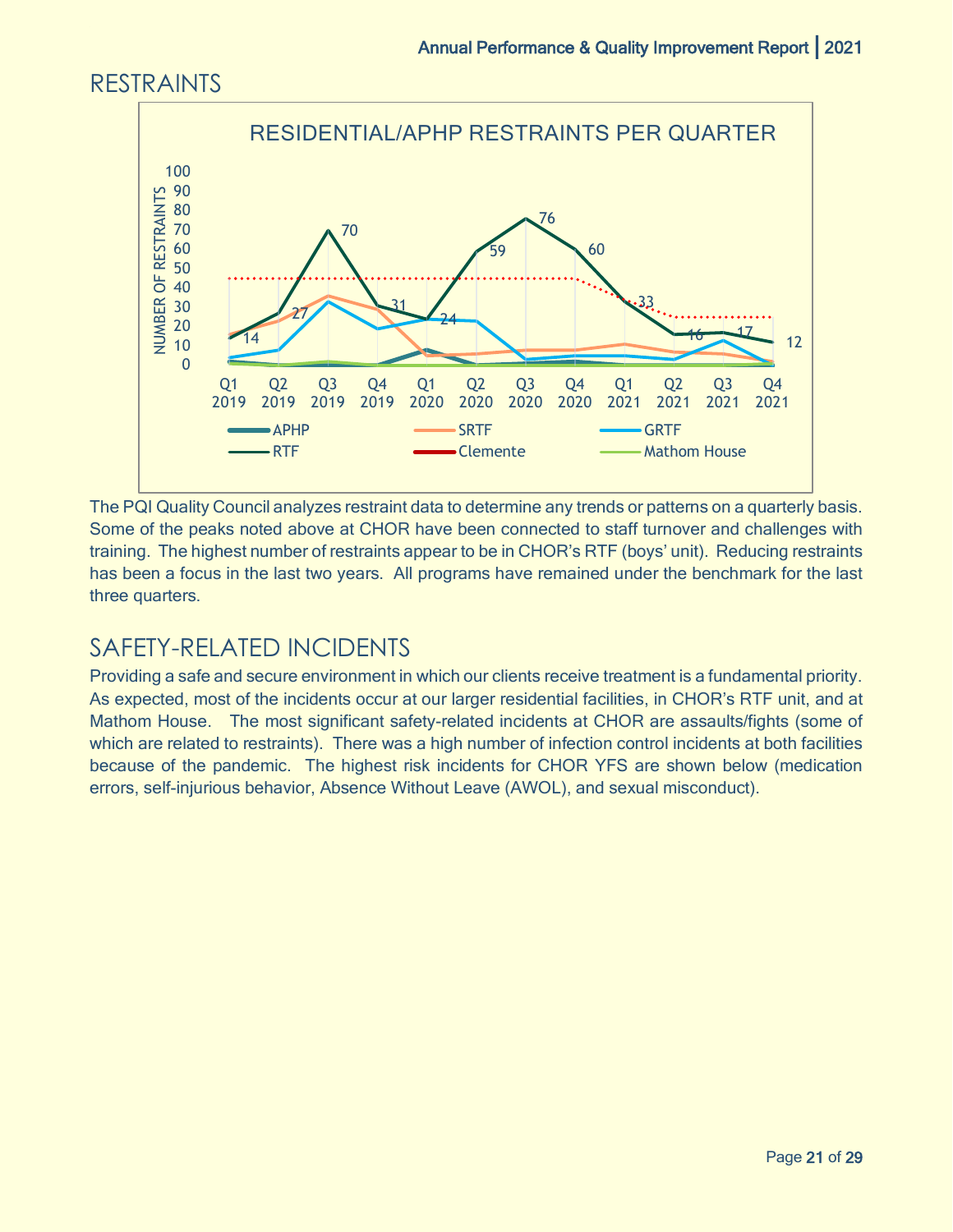#### *MEDICATION ERRORS*



In 2021, medication errors generally decreased from the preceding year. For the ECI facilities, the common error is missing medication administration in the afternoon. At PATHS, there was some confusion about packaging medication that was resolved, and additional training for all staff that was implemented. Staff have been encouraged to set alarms at all ECI facilities, as this is a busy time at the facilities. For CHOR, the wrong medication administered was the more common error. In the last quarter, a client was not brought for medication because of staffing issues related to the pandemic (staff covering was from a different department).

#### *SELF-INJURIOUS BEHAVIOR (SIB)*



Mathom House and the PRTF had the most incidents of Self-Injurious Behavior over the past year. At CHOR, the program was successfully in exceeding the benchmark except for the  $3<sup>rd</sup>$  quarter. The committee discussed that it is usually one or two clients that contribute to the number of incidents. New residents especially have difficulty transitioning to the milieu.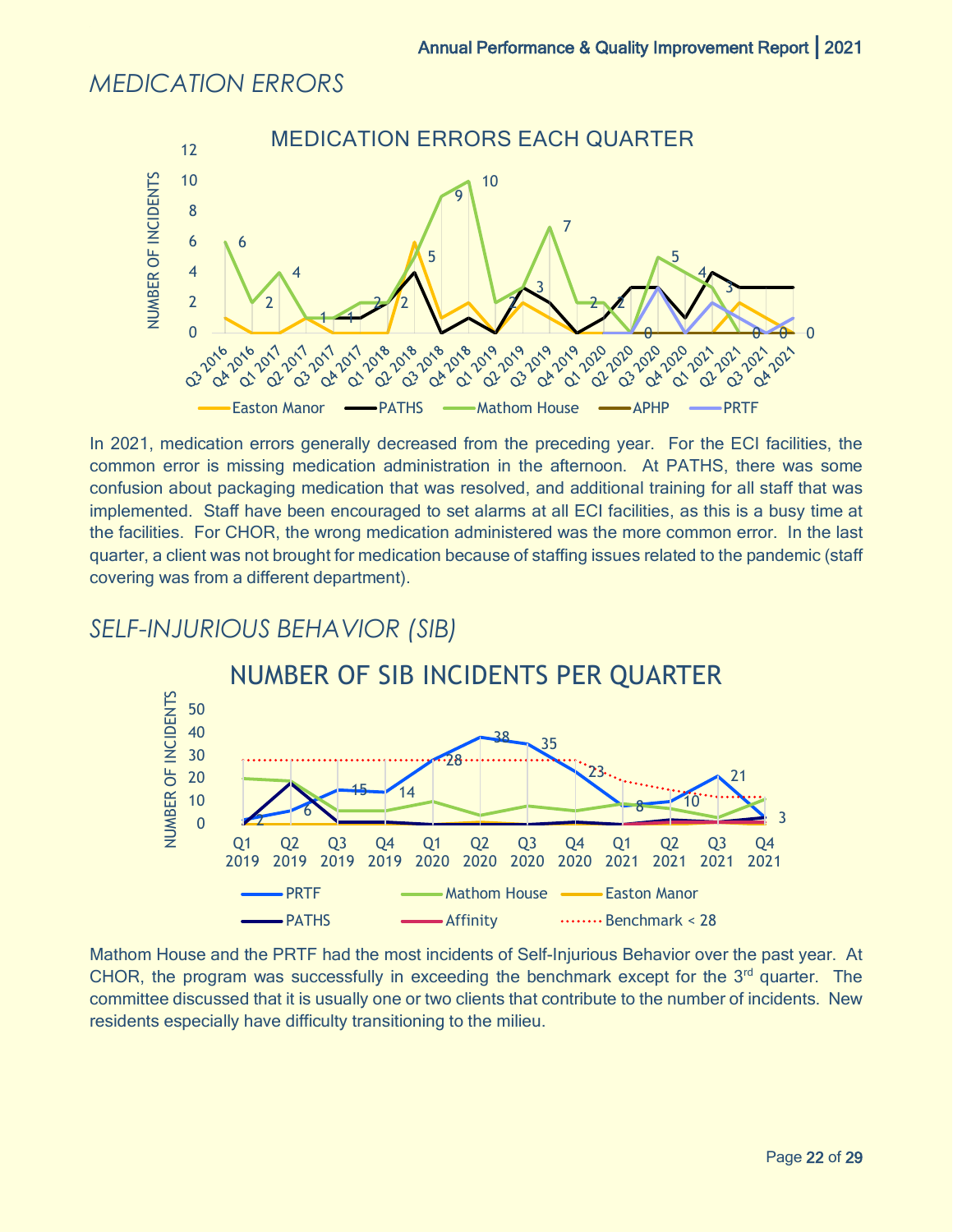#### *ABSENCES WITHOUT LEAVE (AWOL)*



Staff have attributed the decrease in AWOLS over the past year in the residential program to increased screening and interviews conducted prior to the client being accepted. Also, the program implemented increased and improved safety planning related to flight risk youth which may have contributed to the decrease as well. ECI has not had any AWOLs in many years.



#### *SEXUAL MISCONDUCT*

In 2020, there were two incidents involving fondling between consenting resident, two incidents of viewing or storing pornography, and one incident of exposure. Each incident was investigated, and individualized corrective action plans were implemented in a timely manner. However, high staff turnover continues to impede ECI's attempts to proactively prevent such incidents from occurring. ECI will continue to prioritize employee retention and training to ensure all staff members are able to identify risks, practice appropriate boundaries, and prevent similar occurrences in the future.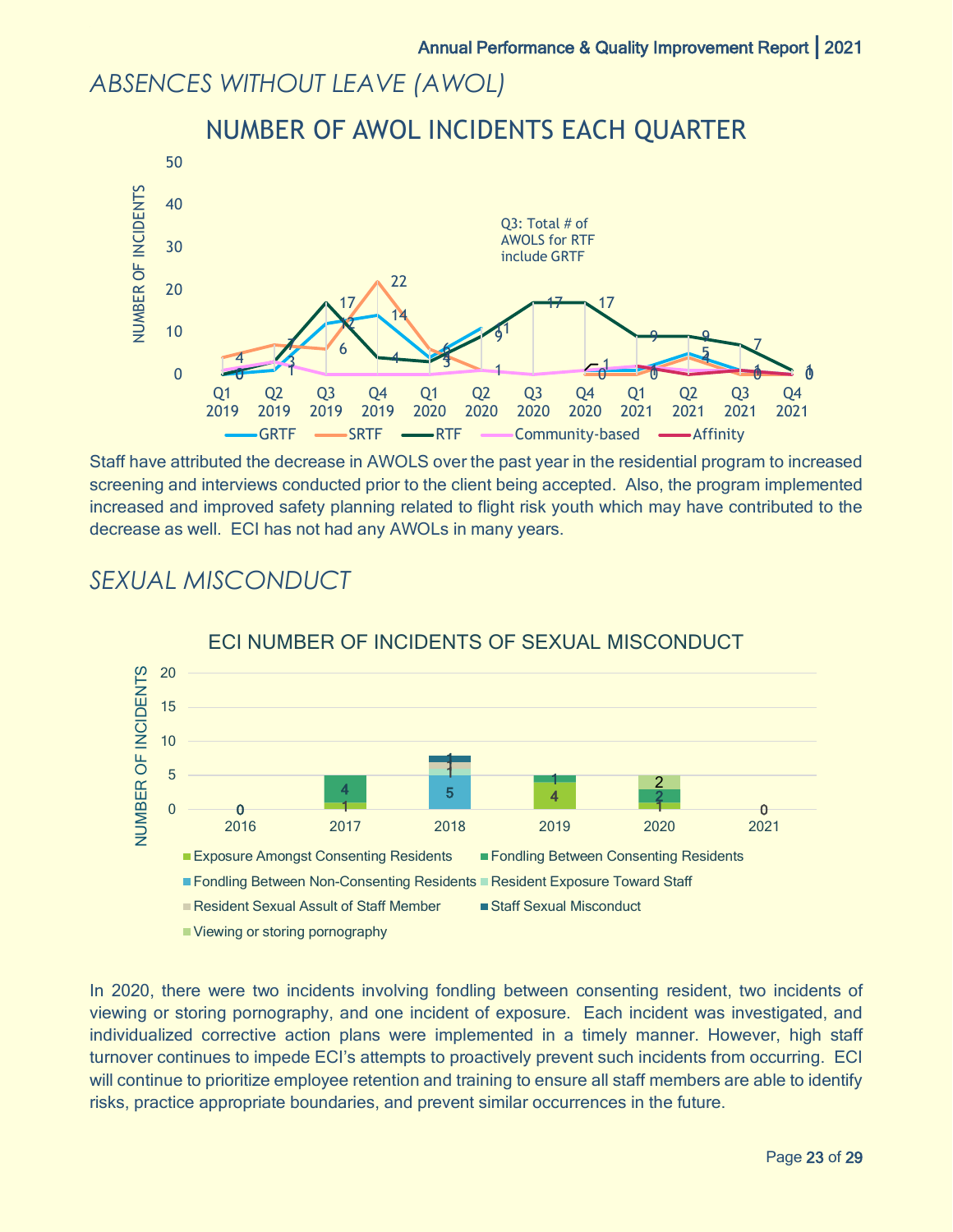### <span id="page-23-0"></span>**PRISON RAPE ELIMINATION ACT (PREA) STATISTICS**

In December 2013, ECI began implementation of comprehensive ZERO Tolerance policies to ensure compliance within the residential programs with the Federal Prison Rape Elimination Act (PREA) and its Juvenile Standards. ECI successfully underwent its first PREA audit in March 2014, resulting in Mathom House and Easton Manor becoming the first juvenile programs in the state of Pennsylvania to obtain the designation of being PREA Compliant. In February of 2020, ECI underwent its third PREA audit where we, again, met or exceeded all established standards for PREA Compliance. More information is provided on the next page.

#### *MATHOM HOUSE PREA STATISTICS*



#### Mathom House PREA Accusations & Investigation Outcomes

One PREA Investigation, which was categorized as 'youth-on-youth' sexual contact in 2021 at Mathom House. This allegation was investigated both internally by the administrative team and criminally by the Doylestown Township Police. This allegation was substantiated. No criminal charges were filed. No PREA incidents have been reported at Easton Manor since the implementation of PREA, which is why only Mathom House PREA incidents are represented.

### <span id="page-23-1"></span>**INTERNAL CASE RECORD REVIEWS**

In 2021, most of the programs in the CHOR YFS continuum of care conducted internal case record reviews. CHOR YFS's Quality Department conducted internal case reviews using a chart audit tool developed by each program. Each completed tool is sent to each program, the applicable staff members make corrections in the chart, note the corrections that were made, and return the tool to the Quality Department. The Safeguards program client case record reviews will be incorporated until the Specialized Foster Care program in 2022. Aggregate results were not available for this year but will be included next year. The goal for Pennsylvania Forensic Associates is to develop an audit tool for use after the implementation of the electronic health record and report aggregate results in 2022. The results of the remainder of ECI and CHOR's programs are presented on the next page.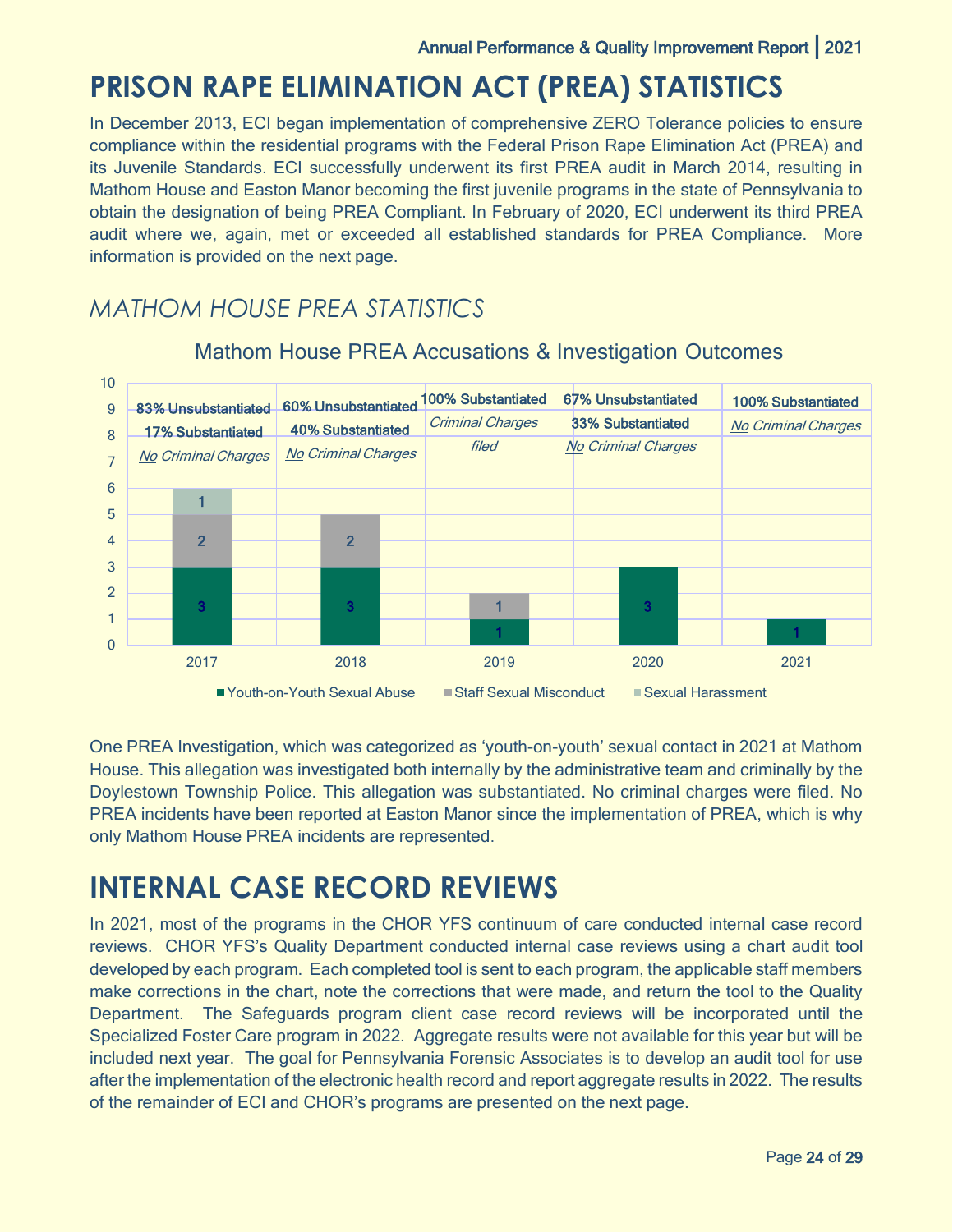#### *RESIDENTIAL CASE RECORD COMPLIANCE*



Mathom House and Easton Manor compliance remained below the benchmark for the year. The main area of lower compliance continues to be in the areas of assessment, outcomes, and treatment planning with the lowest being outcomes. Some of the problems are attributed to staffing challenges and turnover. In addition, there was a technical problem with the BASC assessments which contributed to the drop in compliance. At PATHS, turnover in the clinician position led to the drop below the benchmark for the 4<sup>th</sup> quarter. The audit tool for the PRTF program was revised which helped define the problem areas resulting in a return to the benchmark in the  $4<sup>th</sup>$  quarter.

#### *COMMUNITY-BASED CASE RECORD COMPLIANCE*



The community-based programs worked on streamlining the audit tools over the past year, which partly contributed to the differences in scores. The programs that are audited by licensing bodies perform well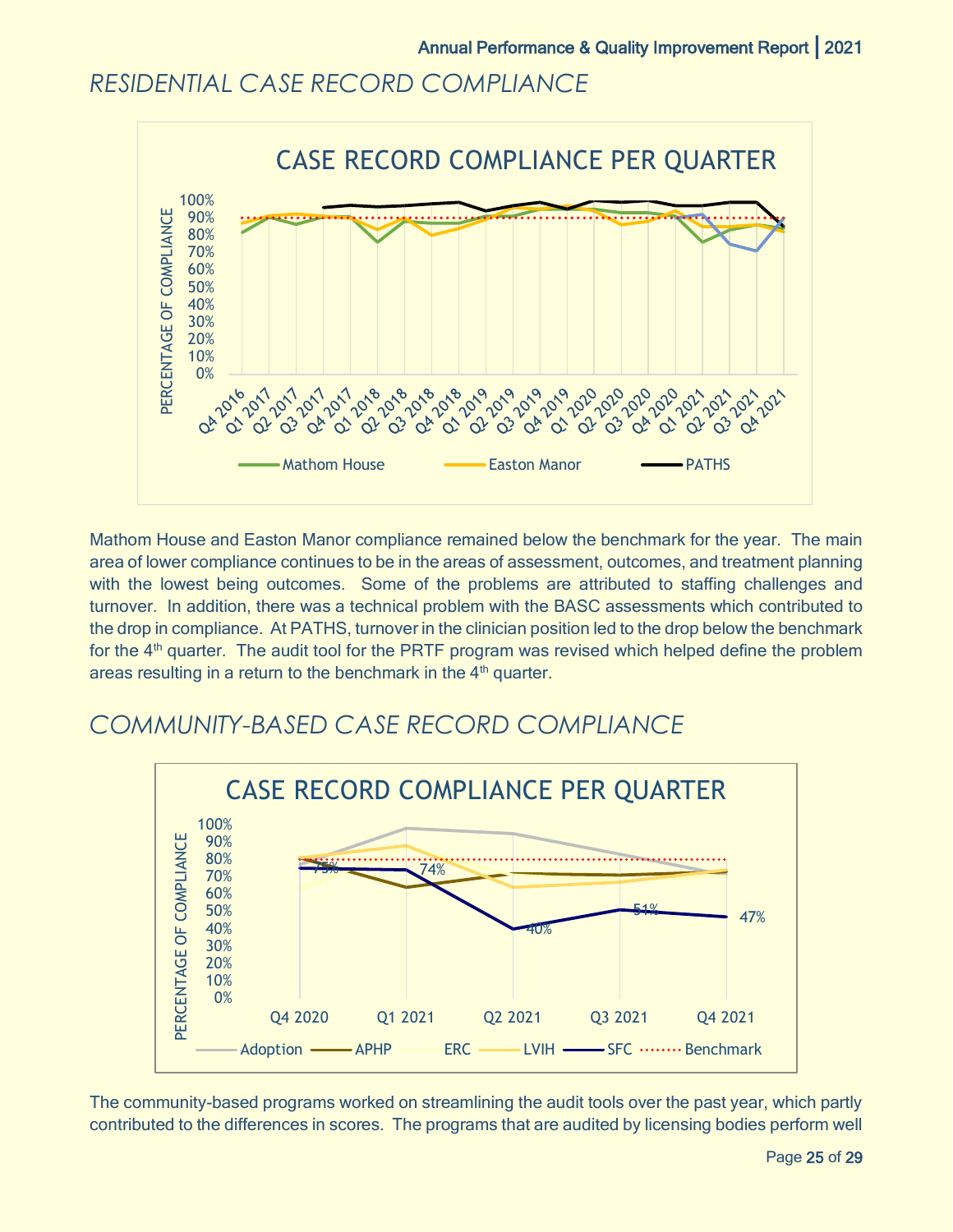on these audits; however, internal audit scores do not meet benchmarks. The programs have developed performance improvement plans to improve internal reviews throughout the year, in hopes of avoiding last minute preparations before a licensing inspection.



Ravenhill scores near or above the benchmark for most of the year. The drop in the  $4<sup>th</sup>$  quarter for juveniles was largely due to a decrease in family involvement. For Ravenhill adult programs, the decrease in compliance was due to missing discharge summaries and documentation of cancelled appointments. These items are expected to return to compliance next quarter.

### <span id="page-25-0"></span>**COMPLAINTS & GRIEVANCES**

Consistent with our values, we honor the voice of the client and their family, therefore providing us another opportunity to improve services. In 2021, ECI received 17 client grievances and CHOR received 45. All the complaints were submitted by the residential programs which is expected given the nature of the service. There is a performance improvement plan in place for the CHOR PRTF to hopefully reduce the number of complaints in 2022.



### **ECI COMPLAINTS & GRIEVANCES**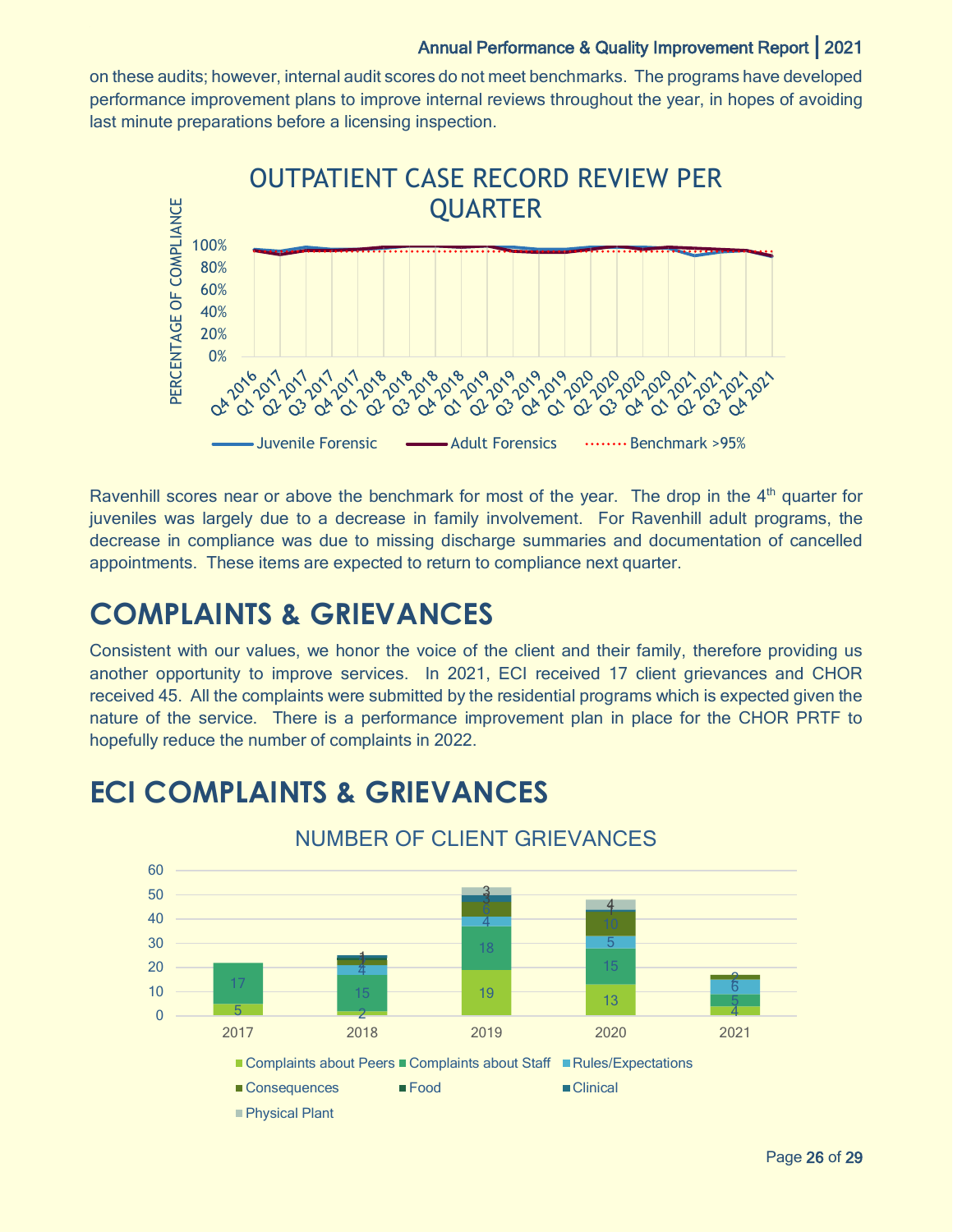### **CHOR COMPLAINTS & GRIEVANCES**



This is the first year that CHOR was able to track complaints through the electronic health record. The largest number of complaints were made from residents about their peers. The second largest was physical plant complaints including two complaints about beds, and many complaints about the temperature being too warm in certain rooms.

## <span id="page-26-0"></span>**CONCLUSION**

As of October 2021, CHOR Youth and Family Services consists of three organizations (Affinity Services, the Children's Home of Reading (CHOR), and Edison Court (ECI)) which have provided exceptional care and service since their inception. CHOR and ECI successfully obtained expedited accreditation/reaccreditation by the Council on Accreditation in 2021 further strengthening the continuum of care. Due to the merger, CHOR YFS created a Quality and Compliance Department, joining together the quality and compliance efforts of the three organizations. The Director of Quality and Improvement, previously split between CHOR and ECI was promoted to Senior Director, and Directors were identified from each organization to serve as a 'point person,' but also to work across the entities in streamlining quality and compliance efforts. The PQI/Compliance structure will be examined in 2022 to reduce duplication of efforts and enhance reporting capabilities.

Once again, this past year, there were several programs that were impacted by the COVID-19 pandemic. These areas were highlighted in the report where applicable. Once again, programs needed to pivot between in-person and telehealth approaches and dealt with an ever-changing pandemic. Staff and clients had periods of mandatory quarantine, which led to some staffing shortages at times throughout the year, and other challenges. Other programs closed completely for varying durations in response to the pandemic.

The PQI structure was once again revised due to the merger and a summary can be found in the graphic on the next page.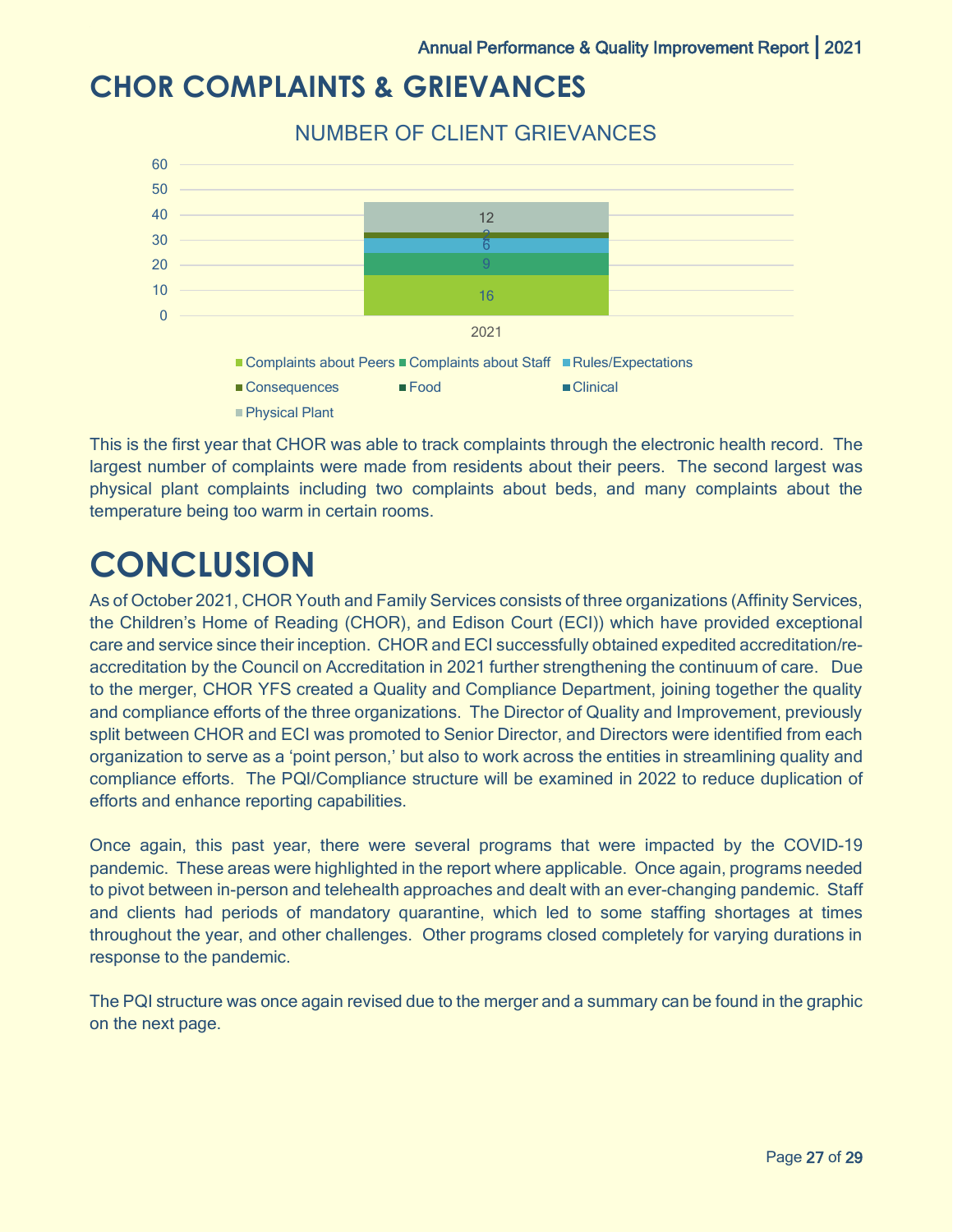

The goal and objective of our PQI process during 2021 was achieve COA accreditation/re-accreditation, continuing to build upon our processes of assessing performance, making plans to improve, implementing those plans and reassessing results. In addition to compliance with all previously established benchmarks, the following performance goals and benchmarks have been determined for 2022:

- Update and merge Quality and Compliance Department procedure manual to ensure easier collection of data and transition of knowledge of PQI systems within the organizations. Update credentialing and contracting manual to ensure information is not lost due to staff attrition.
- Continue to refine auditing process to ensure compliance with best practices and governing/regulatory bodies.
	- $\circ$  Combine PQI reporting efforts with compliance reporting to reduce duplicate efforts and ensure accuracy of reported outcomes.
	- $\circ$  Expand the number of employees leveraging the reporting capabilities in the electronic health record to streamline workflows, increase the frequency of compliance monitoring, and improve noted deficits in documentation compliance.
- Continue to increase employee involvement with the PQI process within and outside of the PQI Quality Council and its subcommittees to:
	- $\circ$  Improve the quality and appropriateness of improvement plans.
	- $\circ$  Emphasize that PQI is equally invested in identifying what we are doing right as an agency as well as where there may be room for improvement.
	- o Encourage employee investment in PQI efforts and reduce resistance when implementing improvement plans.
- Maintain staff, client, and stakeholder satisfaction scores which achieve or exceed national norms for our field.